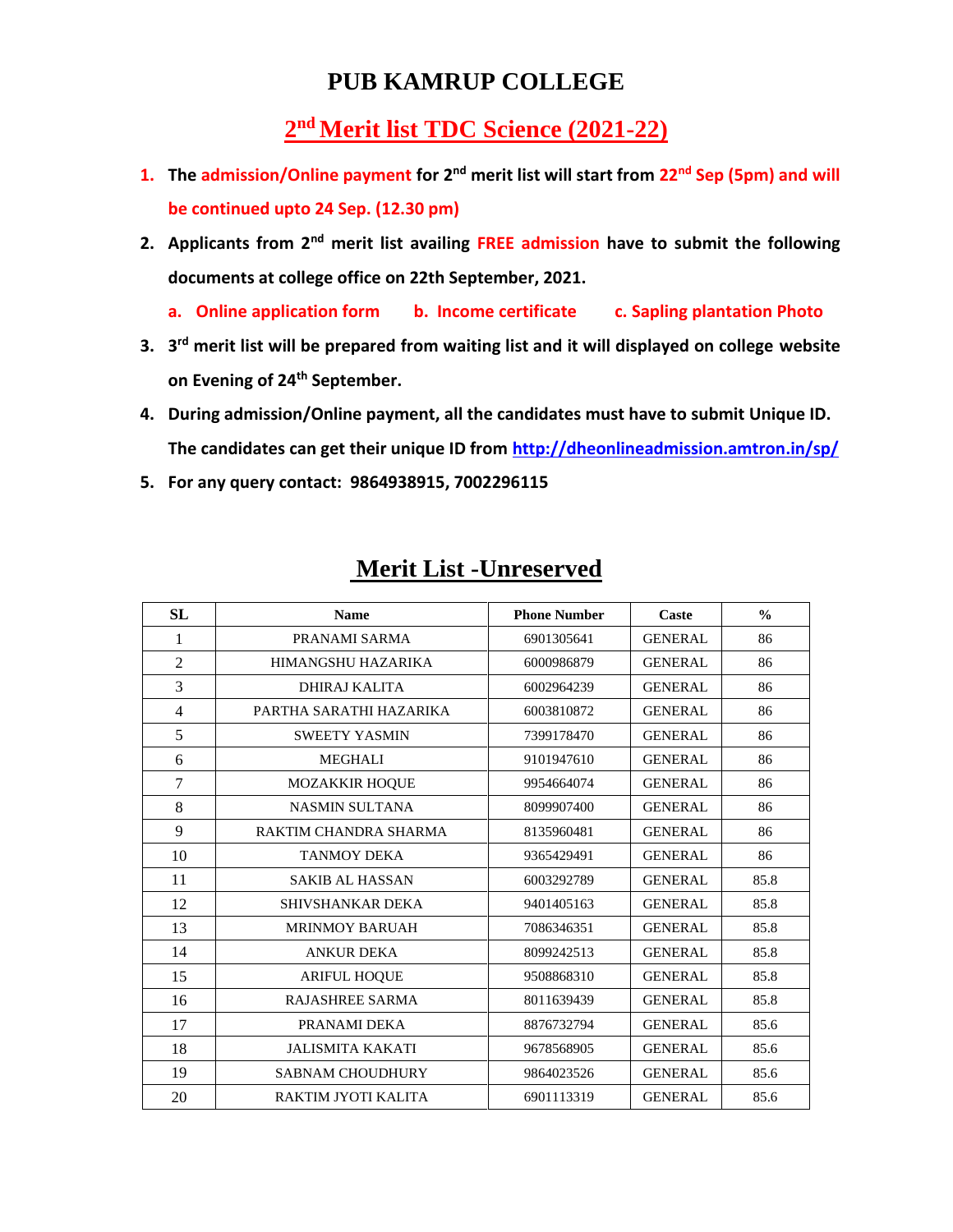| 21 | <b>ANISHA RAHMAN</b>       | 9707221487 | <b>GENERAL</b> | 85.6 |
|----|----------------------------|------------|----------------|------|
| 22 | JAANMONI DEKA              | 8473020265 | <b>GENERAL</b> | 85.6 |
| 23 | <b>BHASKARJYOTI KALITA</b> | 9365734245 | <b>GENERAL</b> | 85.4 |
| 24 | <b>NABIUL AZAM</b>         | 8812958223 | <b>GENERAL</b> | 85.4 |
| 25 | <b>JURITA DUTTA</b>        | 7636922614 | <b>GENERAL</b> | 85.4 |
| 26 | KAUSTAV MANI BARUAH        | 6002564664 | <b>GENERAL</b> | 85.4 |
| 27 | CHAMPAK KALITA             | 9957254072 | <b>GENERAL</b> | 85.2 |
| 28 | SIKHA RANI BORA            | 9957807945 | <b>GENERAL</b> | 85.2 |
| 29 | <b>HAIDAR ALI</b>          | 8099444737 | <b>GENERAL</b> | 85.2 |
| 30 | ANURAG DEKA                | 9954049722 | GENERAL        | 85.2 |
| 31 | BARASHA KALITA             | 9707087489 | <b>GENERAL</b> | 85.2 |
| 32 | NARGISH SULTANA            | 6003376067 | <b>GENERAL</b> | 85.2 |
| 33 | ASHIF HUSSAIN              | 9864942563 | GENERAL        | 85.2 |
| 34 | JAHNABEE KALITA            | 9954517681 | GENERAL        | 85   |
| 35 | ANGSHUMAN GOSWAMI          | 9864044904 | <b>GENERAL</b> | 85   |
| 36 | SANGITA KALITA             | 7086569936 | <b>GENERAL</b> | 85   |
| 37 | HRITTIK KALITA             | 8135080999 | <b>GENERAL</b> | 85   |
| 38 | <b>BEAUTY KALITA</b>       | 7638003017 | <b>GENERAL</b> | 84.8 |
| 39 | <b>SUNITA DEKA</b>         | 7099181294 | <b>GENERAL</b> | 84.8 |
| 40 | <b>TINAMANI DEKA</b>       | 7099145704 | GENERAL        | 84.8 |
| 41 | NASMIN SULTANA             | 6901824781 | GENERAL        | 84.8 |
| 42 | HRISHIKESH SARMAH          | 8822105195 | <b>GENERAL</b> | 84.6 |
| 43 | <b>MANAS DUTTA</b>         | 9864753371 | <b>GENERAL</b> | 84.6 |
| 44 | HIMANSHU KALITA            | 7636903195 | <b>GENERAL</b> | 84.6 |
| 45 | DIPAMONI KALITA            | 8399083193 | GENERAL        | 84.6 |
| 46 | <b>SIMANTA SAHARIA</b>     | 9707719593 | <b>GENERAL</b> | 84.6 |
| 47 | <b>NAJMIN NIHAR</b>        | 8822080273 | <b>GENERAL</b> | 84.6 |
| 48 | <b>HAMIM RABBIK</b>        | 9365081145 | <b>GENERAL</b> | 84.6 |
| 49 | YAJURBEDI SARMA            | 9678710783 | <b>GENERAL</b> | 84.6 |
| 50 | <b>MUSKAN SULTANA</b>      | 9508348477 | <b>GENERAL</b> | 84.6 |
| 51 | MOHAMMAD ASHIF HUSSAIN     | 8876158049 | <b>GENERAL</b> | 84.6 |
| 52 | RITURAJ KALITA             | 9365749534 | <b>GENERAL</b> | 84.6 |
| 53 | <b>UPAKUL SARMA</b>        | 7086678513 | GENERAL        | 84.4 |
| 54 | DEBAJIT DUTTA              | 9365573911 | <b>GENERAL</b> | 84.4 |
| 55 | JAYASRI KALITA             | 9859648969 | <b>GENERAL</b> | 84.4 |
| 56 | PIJUSHNATH                 | 8136078797 | <b>GENERAL</b> | 84.4 |
| 57 | MEGHA BEGUM                | 6003535315 | <b>GENERAL</b> | 84.4 |
| 58 | DEBAJIT DUTTA              | 8473882076 | <b>GENERAL</b> | 84.4 |
| 59 | <b>BIRAJ DEKA</b>          | 6900220836 | <b>GENERAL</b> | 84.4 |
| 60 | JARNA SIDDIKA              | 9854501102 | <b>GENERAL</b> | 84.2 |
| 61 | JYOTISMITA DAS             | 9101463075 | <b>GENERAL</b> | 84.2 |
| 62 | MIKI DEKA                  | 8254804363 | <b>GENERAL</b> | 84.2 |
| 63 | DEBAJIT SAHARIAH           | 8822181623 | <b>GENERAL</b> | 84.2 |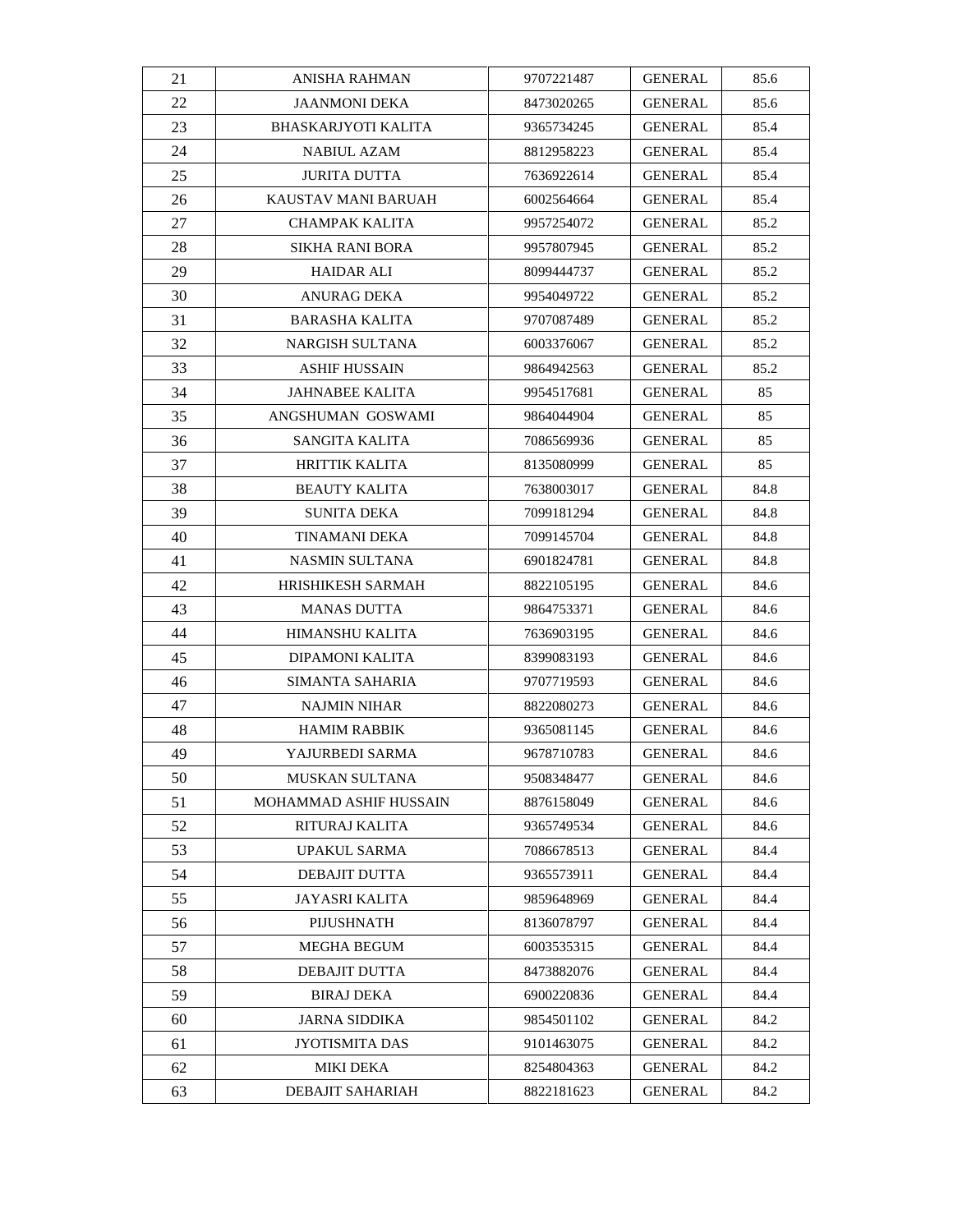| 64  | <b>BASED ALI</b>         | 6002524020 | <b>GENERAL</b> | 84   |
|-----|--------------------------|------------|----------------|------|
| 65  | DEV SINGH                | 7086347430 | <b>GENERAL</b> | 84   |
| 66  | JYOTISHMAN BHATTA        | 6003431744 | <b>GENERAL</b> | 84   |
| 67  | RITURAJ KALITA           | 9957531178 | <b>GENERAL</b> | 84   |
| 68  | PRITEE KALITA            | 7864958288 | <b>GENERAL</b> | 83.8 |
| 69  | <b>JUBLI JAMAN</b>       | 8822630894 | <b>GENERAL</b> | 83.8 |
| 70  | SELIMA AKHTARA           | 9394626764 | <b>GENERAL</b> | 83.8 |
| 71  | KABERI SARMA             | 6002263155 | <b>GENERAL</b> | 83.8 |
| 72  | <b>ANUPAM SUT</b>        | 6003843500 | <b>GENERAL</b> | 83.8 |
| 73  | <b>MOON AHMED</b>        | 9678496499 | <b>GENERAL</b> | 83.8 |
| 74  | SANIYA NAZIR             | 7576957056 | <b>GENERAL</b> | 83.8 |
| 75  | <b>BHASKAR KALITA</b>    | 7002439921 | <b>GENERAL</b> | 83.8 |
| 76  | KHALID MEHMUD            | 8822092857 | GENERAL        | 83.8 |
| 77  | JARNA DEKA               | 7086210385 | GENERAL        | 83.6 |
| 78  | <b>REKIBUL ISLAM</b>     | 8761069265 | <b>GENERAL</b> | 83.6 |
| 79  | <b>CHEMINA BEGUM</b>     | 9101691072 | <b>GENERAL</b> | 83.6 |
| 80  | <b>ASMA YESMIN</b>       | 9101492676 | <b>GENERAL</b> | 83.6 |
| 81  | ADITYA KUMAR THAKUR      | 6001428395 | <b>GENERAL</b> | 83.4 |
| 82  | MINASHRI KALITA          | 9864783281 | <b>GENERAL</b> | 83.4 |
| 83  | <b>BISHAL MADHUKULYA</b> | 9707551244 | <b>GENERAL</b> | 83.4 |
| 84  | RITUPARNA NATH           | 8134048643 | <b>GENERAL</b> | 83.4 |
| 85  | KANGKANA DEKA            | 8876377120 | <b>GENERAL</b> | 83.4 |
| 86  | <b>BANDITA DEKA</b>      | 7099282351 | <b>GENERAL</b> | 83.4 |
| 87  | NILAKSHI SARMA           | 6002613134 | <b>GENERAL</b> | 83.4 |
| 88  | SARTAZ E ALAM            | 8822661650 | GENERAL        | 83.2 |
| 89  | <b>HIFJUR RAHMAN</b>     | 6913324168 | <b>GENERAL</b> | 83.2 |
| 90  | <b>JAHIR ALI</b>         | 6900668218 | <b>GENERAL</b> | 83.2 |
| 91  | <b>CHINMOY DEKA</b>      | 7099678729 | <b>GENERAL</b> | 83.2 |
| 92  | <b>EDUL HAOUE</b>        | 7099817268 | <b>GENERAL</b> | 83.2 |
| 93  | <b>JYOTIRMAY RABHA</b>   | 7099764592 | <b>GENERAL</b> | 83.2 |
| 94  | APSANA BEGUM             | 6026689390 | <b>GENERAL</b> | 83   |
| 95  | SASANKA KASHYAP          | 7099946485 | <b>GENERAL</b> | 83   |
| 96  | NIPAN DEKA               | 9435365209 | <b>GENERAL</b> | 83   |
| 97  | SARIFUL HASSAN           | 8876159953 | <b>GENERAL</b> | 83   |
| 98  | PARHINA KHANDAKAR        | 6000219530 | <b>GENERAL</b> | 83   |
| 99  | ANUPJYOTI SARMA          | 9127482723 | <b>GENERAL</b> | 82.8 |
| 100 | GANGADHAR UPADHYAYA      | 9954052906 | <b>GENERAL</b> | 82.8 |
| 101 | <b>RAJIBUL HAQUE</b>     | 9706123853 | <b>GENERAL</b> | 82.8 |
| 102 | <b>SAHIDUL ISLAM</b>     | 7637084775 | <b>GENERAL</b> | 82.8 |
| 103 | ARIJIT SARMA             | 6003509718 | <b>GENERAL</b> | 82.8 |
| 104 | KULDEEP KALITA           | 6002980439 | <b>GENERAL</b> | 82.8 |
| 105 | RAKESH DEKA              | 6900977704 | <b>GENERAL</b> | 82.6 |
| 106 | MINARUL HAQUE AHMED      | 8822387877 | <b>GENERAL</b> | 82.6 |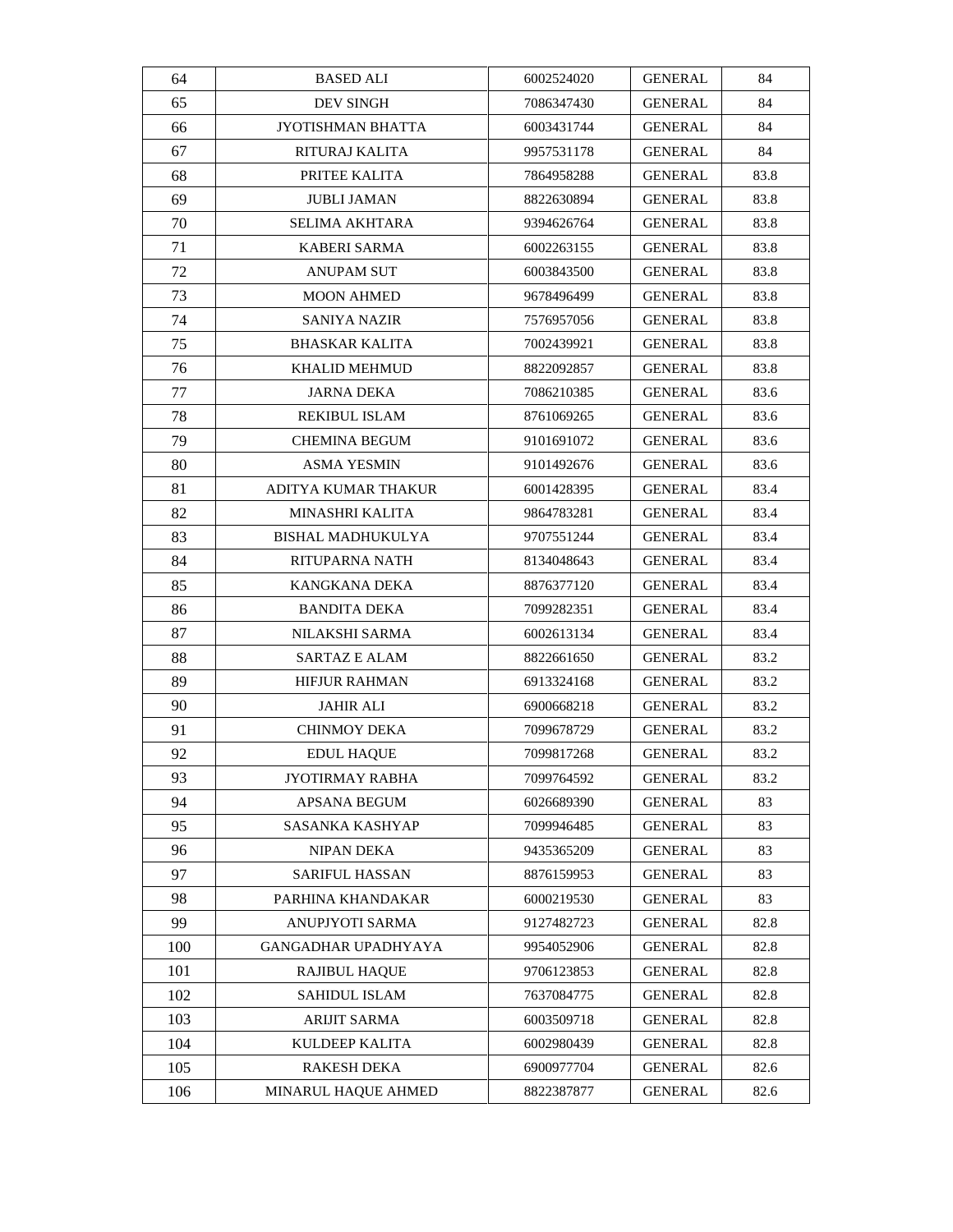| 107 | <b>SRI BHUPALI DEVI</b>   | 7099577732 | <b>GENERAL</b> | 82.6 |
|-----|---------------------------|------------|----------------|------|
| 108 | PANKAJ DEKA               | 6003178924 | <b>GENERAL</b> | 82.6 |
| 109 | <b>MOSTAK AHMED</b>       | 6002601378 | <b>GENERAL</b> | 82.6 |
| 110 | PRAHARJYOTI SARMAH        | 9394881487 | <b>GENERAL</b> | 82.4 |
| 111 | <b>KARAN DEKA</b>         | 9198640449 | <b>GENERAL</b> | 82.4 |
| 112 | ANKURJYOTI DEKA           | 7086631965 | <b>GENERAL</b> | 82.4 |
| 113 | KASTURIKA BHUYAN          | 9859006469 | <b>GENERAL</b> | 82.4 |
| 114 | PRINCE ASIF ALI           | 8011839774 | <b>GENERAL</b> | 82.4 |
| 115 | <b>RESMIN SULTANA</b>     | 8136077826 | <b>GENERAL</b> | 82.4 |
| 116 | <b>SAURAV THAKURIA</b>    | 7086506202 | <b>GENERAL</b> | 82.4 |
| 117 | DEBAJANI KALITA           | 9864048736 | <b>GENERAL</b> | 82.4 |
| 118 | <b>TARIQUL ISLAM</b>      | 6000847661 | <b>GENERAL</b> | 82.4 |
| 119 | <b>IDUL AMIN</b>          | 7896107274 | <b>GENERAL</b> | 82.4 |
| 120 | DRISTINANDAN DUTTA        | 6002556523 | GENERAL        | 82.2 |
| 121 | <b>BHABA JYOTI DEKA</b>   | 9101823056 | <b>GENERAL</b> | 82.2 |
| 122 | <b>MAJIDUL HAQUE</b>      | 8254970288 | <b>GENERAL</b> | 82.2 |
| 123 | KOUSHIK GOSWAMI           | 8822371139 | <b>GENERAL</b> | 82.2 |
| 124 | HRISHIKESH SARMA          | 7086520682 | <b>GENERAL</b> | 82.2 |
| 125 | BENJIR NASRIN AHMED       | 8403085766 | <b>GENERAL</b> | 82   |
| 126 | <b>SAGAR DIP BHATTA</b>   | 7636955079 | <b>GENERAL</b> | 82   |
| 127 | <b>BANDITA DEKA</b>       | 8486534776 | GENERAL        | 82   |
| 128 | NITUL KUMAR DEKA          | 8812884170 | <b>GENERAL</b> | 82   |
| 129 | <b>GLENIS ZAHIR</b>       | 6026853503 | <b>GENERAL</b> | 82   |
| 130 | <b>JURIARA BEGUM</b>      | 6900625754 | <b>GENERAL</b> | 82   |
| 131 | LAILA MOZNU               | 9864934862 | <b>GENERAL</b> | 81.8 |
| 132 | NIKHA RANI KALITA         | 8256915759 | <b>GENERAL</b> | 81.8 |
| 133 | <b>CHINMOY DEKA</b>       | 9394304665 | <b>GENERAL</b> | 81.8 |
| 134 | DIPANKAR NAMA DAS         | 9101400169 | <b>GENERAL</b> | 81.8 |
| 135 | JERIFA YESMIN             | 9864405772 | <b>GENERAL</b> | 81.8 |
| 136 | <b>NIKHIL DEKA</b>        | 6001722522 | <b>GENERAL</b> | 81.8 |
| 137 | SONIYARA BEGUM            | 7896272021 | <b>GENERAL</b> | 81.8 |
| 138 | <b>SIMANTA DEKA</b>       | 9678338880 | <b>GENERAL</b> | 81.6 |
| 139 | KRISHNAKSHI KALITA        | 6003845588 | GENERAL        | 81.6 |
| 140 | DHIRAJ KASHYAP            | 6003082749 | <b>GENERAL</b> | 81.6 |
| 141 | <b>SRI NILOTPAL SARMA</b> | 6003246281 | <b>GENERAL</b> | 81.6 |
| 142 | ANKITA KALITA             | 9395351531 | <b>GENERAL</b> | 81.6 |
| 143 | MANASH PRATIM SHARMA      | 6003041318 | <b>GENERAL</b> | 81.6 |
| 144 | <b>JEBIN AKHTARA</b>      | 9365473205 | <b>GENERAL</b> | 81.4 |
| 145 | <b>JERIFA AHMEDA</b>      | 9101405874 | <b>GENERAL</b> | 81.4 |
| 146 | NAZIYA AHMEDA             | 8822676232 | <b>GENERAL</b> | 81.4 |
| 147 | <b>JINTU RAHMAN</b>       | 6000949437 | <b>GENERAL</b> | 81.4 |
| 148 | NISHITA SARMA             | 6003582399 | <b>GENERAL</b> | 81.4 |
| 149 | ARIJIT DEKA               | 8399061989 | <b>GENERAL</b> | 81.4 |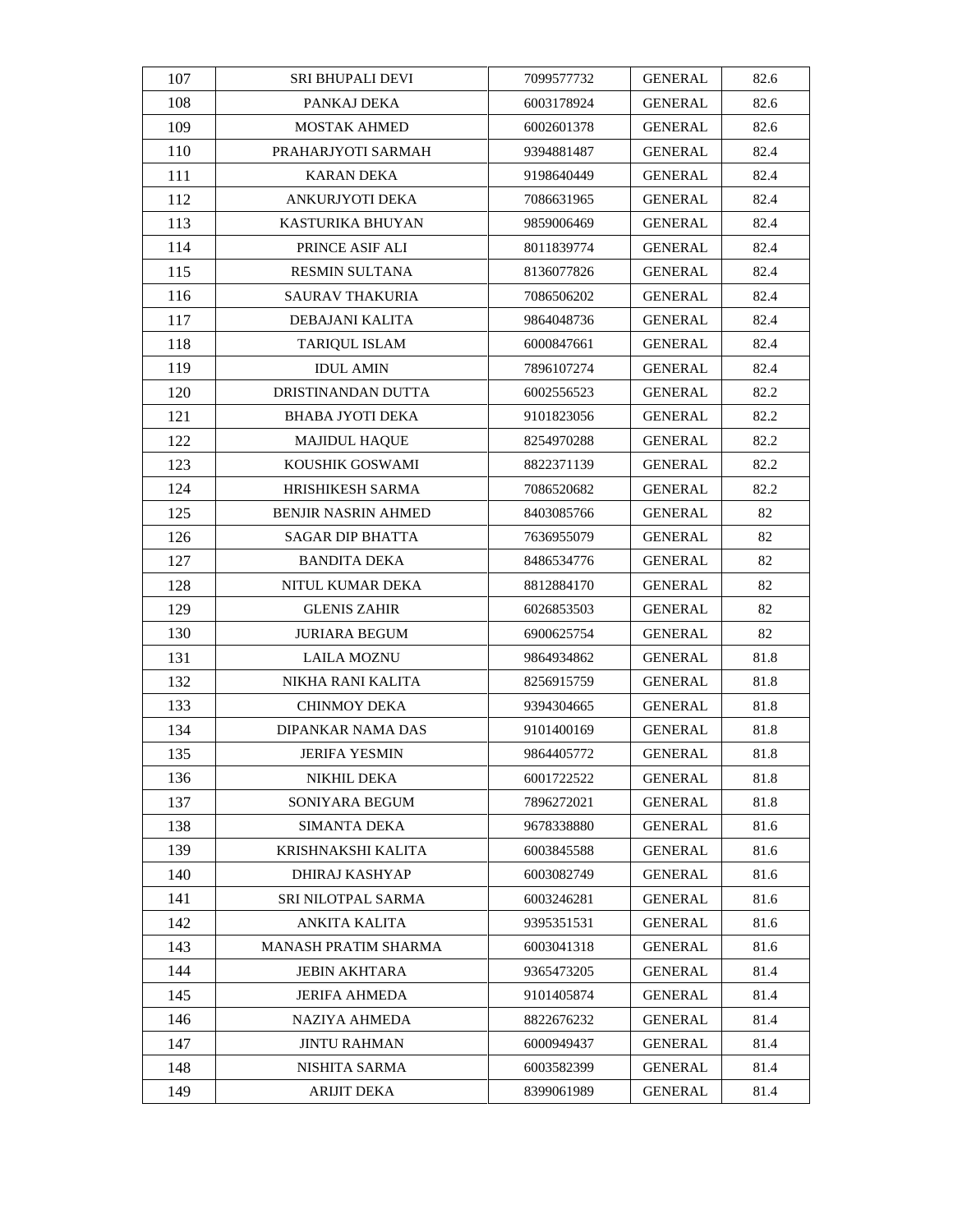| 150 | <b>GUNJANA BARUAH</b>   | 9401475386 | <b>GENERAL</b> | 81.2 |
|-----|-------------------------|------------|----------------|------|
| 151 | <b>SAILEN DEKA</b>      | 7099750438 | <b>GENERAL</b> | 81.2 |
| 152 | NIHARIKA KALITA         | 7099639344 | <b>GENERAL</b> | 81.2 |
| 153 | <b>RAIHAN FIRDOSH</b>   | 9577603529 | <b>GENERAL</b> | 81.2 |
| 154 | KARAN JYOTI KALITA      | 6900156417 | <b>GENERAL</b> | 81.2 |
| 155 | RIDEEP KUMAR KALITA     | 6002624167 | <b>GENERAL</b> | 81   |
| 156 | KANKAN SARMA            | 9864844678 | <b>GENERAL</b> | 81   |
| 157 | LUNA KALITA             | 6901625734 | <b>GENERAL</b> | 81   |
| 158 | ISHA ALI                | 7896126946 | <b>GENERAL</b> | 81   |
| 159 | SAURAV KASHYAP          | 6003809430 | GENERAL        | 81   |
| 160 | DHIRAJ DEKA             | 7637864563 | <b>GENERAL</b> | 81   |
| 161 | <b>BARASHA SAHARIAH</b> | 8473843166 | <b>GENERAL</b> | 80.8 |
| 162 | DIBYA JYOTI RAJBONSHI   | 7636841137 | GENERAL        | 80.8 |
| 163 | PINTU SARMAH            | 6001953637 | GENERAL        | 80.8 |
| 164 | DURLLABH JYOTI DEKA     | 9395379133 | <b>GENERAL</b> | 80.8 |
| 165 | <b>MAZFIARA SULTANA</b> | 8822055300 | <b>GENERAL</b> | 80.8 |
| 166 | PINTU SARMAH            | 8472865825 | <b>GENERAL</b> | 80.8 |
| 167 | <b>NAMRATA DEKA</b>     | 8822718224 | <b>GENERAL</b> | 80.8 |
| 168 | JYOTISHMAN DEKA         | 8402803931 | <b>GENERAL</b> | 80.8 |
| 169 | YESMIN SULTANA          | 9365307162 | <b>GENERAL</b> | 80.8 |
| 170 | <b>BITUPAN BARUAH</b>   | 6900201912 | GENERAL        | 80.8 |
| 171 | <b>KANGKAN KALITA</b>   | 6900221266 | GENERAL        | 80.8 |
| 172 | <b>BITUPAN BARUAH</b>   | 6001891758 | <b>GENERAL</b> | 80.8 |
| 173 | NISHA RANI DEKA         | 6003106828 | <b>GENERAL</b> | 80.8 |
| 174 | TAZMIN SULTANA          | 9707058724 | GENERAL        | 80.6 |
| 175 | LUBANA SANIA PARBIN     | 9954869222 | <b>GENERAL</b> | 80.6 |
| 176 | <b>ZIDAN THAKURIA</b>   | 8011501596 | <b>GENERAL</b> | 80.6 |
| 177 | NURMAHAMMAD SAH DEWAN   | 9531066019 | <b>GENERAL</b> | 80.6 |
| 178 | ASIK HUSSAIN            | 7086588710 | <b>GENERAL</b> | 80.6 |
| 179 | <b>MAHIDUL ALI</b>      | 9954232822 | <b>GENERAL</b> | 80.6 |
| 180 | <b>KAUSHIK DEKA</b>     | 9707113877 | <b>GENERAL</b> | 80.6 |
| 181 | <b>ABINASH DEKA</b>     | 8099590084 | <b>GENERAL</b> | 80.6 |
| 182 | DHIMAN DEKA             | 9101115857 | <b>GENERAL</b> | 80.6 |
| 183 | HIRAK JYOTI DEKA        | 7635853702 | <b>GENERAL</b> | 80.6 |
| 184 | ANTARIPA DEKA           | 9508631895 | <b>GENERAL</b> | 80.4 |
| 185 | <b>TINKU SARMA</b>      | 6002526855 | <b>GENERAL</b> | 80.4 |
| 186 | PRIYANKI DEKA           | 6901762374 | <b>GENERAL</b> | 80.4 |
| 187 | <b>FARIJA RAHMAN</b>    | 9707126441 | <b>GENERAL</b> | 80.4 |
| 188 | LUTFUR HAQUE            | 8135808792 | <b>GENERAL</b> | 80.4 |
| 189 | SWAHNAZ HUSSAIN         | 8099694472 | <b>GENERAL</b> | 80.4 |
| 190 | ANKITA DEKA             | 9577236387 | <b>GENERAL</b> | 80.2 |
| 191 | RANJAN KUMAR            | 6901748114 | <b>GENERAL</b> | 80.2 |
| 192 | <b>RITTIK HUSSAIN</b>   | 7896181008 | <b>GENERAL</b> | 80.2 |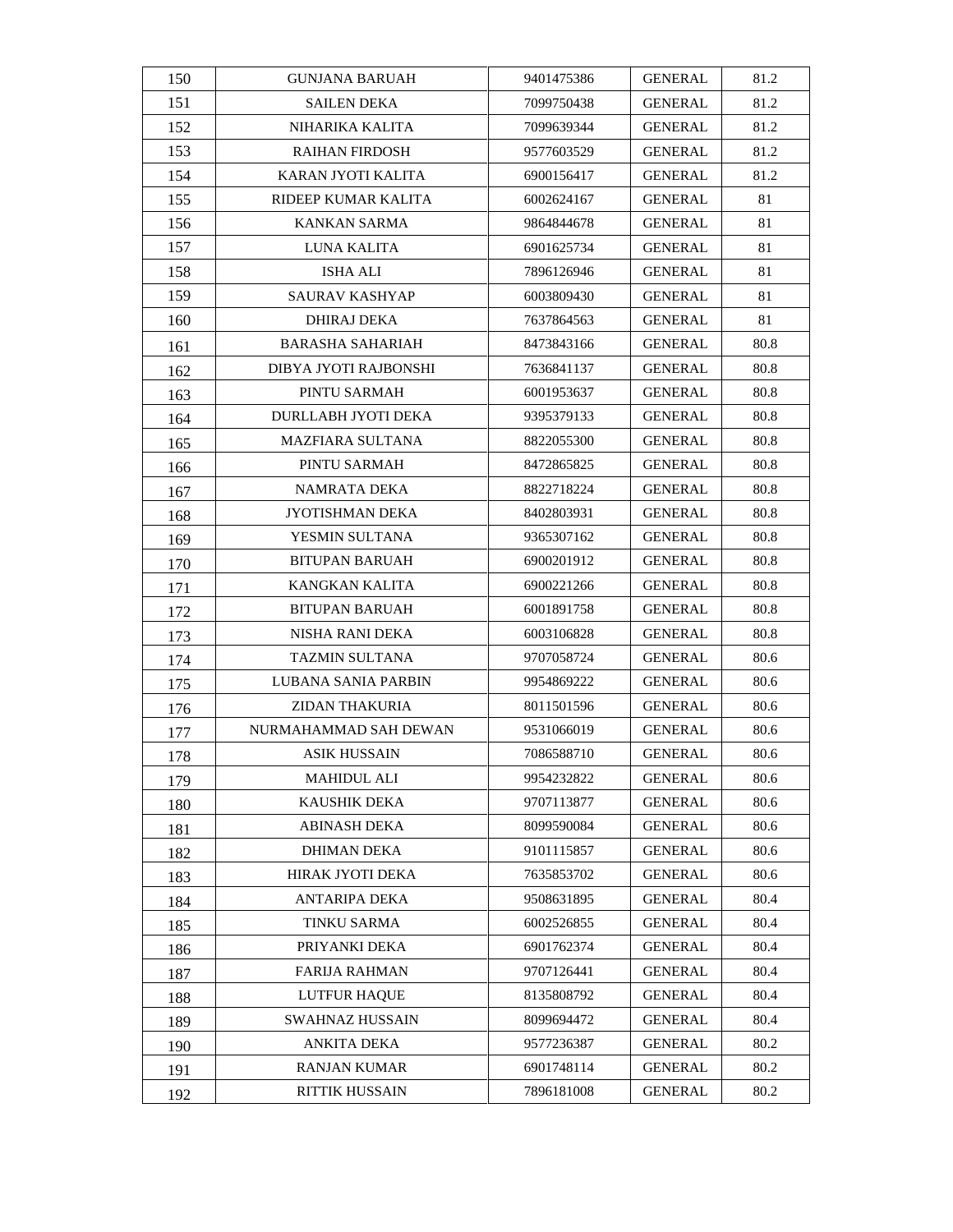| 193 | ABDULLA BAKSHI           | 8638585329 | <b>GENERAL</b> | 80.2 |
|-----|--------------------------|------------|----------------|------|
| 194 | <b>SUMITA BEGUM</b>      | 9365383043 | <b>GENERAL</b> | 80.2 |
| 195 | <b>DIKSHA SARMA</b>      | 6001344951 | <b>GENERAL</b> | 80   |
| 196 | <b>RIKI AHMED</b>        | 9854224090 | <b>GENERAL</b> | 80   |
| 197 | <b>DIKSHA SARMA</b>      | 8399087265 | <b>GENERAL</b> | 80   |
| 198 | HIMASHREE KALITA         | 6901547398 | <b>GENERAL</b> | 80   |
| 199 | NEKIBAR RAHMAN           | 6900855659 | <b>GENERAL</b> | 80   |
| 200 | <b>SIMA PARBIN</b>       | 7086099599 | <b>GENERAL</b> | 80   |
| 201 | <b>ANOWAR HUSSAIN</b>    | 9864479116 | <b>GENERAL</b> | 79.8 |
| 202 | PRIYANKA BARMAN          | 8638548916 | <b>GENERAL</b> | 79.8 |
| 203 | <b>JASMIN AHMED</b>      | 6003380978 | <b>GENERAL</b> | 79.8 |
| 204 | <b>SAFI ZAMAN</b>        | 6000511027 | <b>GENERAL</b> | 79.8 |
| 205 | <b>SHIBANGI DEKA</b>     | 8876574170 | <b>GENERAL</b> | 79.6 |
| 206 | <b>SRI SHIBANGI DEKA</b> | 9859262476 | <b>GENERAL</b> | 79.6 |
| 207 | <b>RESMINA BEGUM</b>     | 9954140453 | <b>GENERAL</b> | 79.6 |
| 208 | <b>KISHOR KALITA</b>     | 9101218705 | <b>GENERAL</b> | 79.6 |
| 209 | DIPSIKHA BHATTACHARYYA   | 7002979075 | <b>GENERAL</b> | 79.6 |
| 210 | <b>RATUL DAS</b>         | 8403093542 | <b>GENERAL</b> | 79.4 |
| 211 | SAHNAWAZ HUSSAIN         | 7086616396 | <b>GENERAL</b> | 79.4 |
| 212 | NABAJYOTI KALITA         | 7638822134 | <b>GENERAL</b> | 79.4 |
| 213 | MRIGANKA DEKA            | 8486807187 | <b>GENERAL</b> | 79.4 |
| 214 | <b>SUHIL ALAM</b>        | 8811002577 | <b>GENERAL</b> | 79.4 |
| 215 | <b>MOMI DEKA</b>         | 6026673736 | <b>GENERAL</b> | 79.2 |
| 216 | <b>MD INZAMUL HAQUE</b>  | 6003454249 | <b>GENERAL</b> | 79.2 |
| 217 | <b>TAJMINA BEGUM</b>     | 7086638713 | <b>GENERAL</b> | 79.2 |
| 218 | DHRITISMAN KALITA        | 8876716227 | <b>GENERAL</b> | 79.2 |
| 219 | <b>BASTOB RAJBONGSHI</b> | 7576854953 | <b>GENERAL</b> | 79.2 |
| 220 | <b>SIMANTA KUMAR DAS</b> | 9365314021 | <b>GENERAL</b> | 79   |
| 221 | <b>ANKUR DEKA</b>        | 6002740656 | <b>GENERAL</b> | 79   |
| 222 | <b>ABDUL RAZZAK</b>      | 7086339829 | <b>GENERAL</b> | 79   |
| 223 | RIKUJYOTI GAUTAM         | 6000677085 | <b>GENERAL</b> | 79   |

# **OBC-MERIT LIST**

| SL No          | <b>Name</b>                | <b>Phone</b> | Caste      | $\frac{0}{0}$ |
|----------------|----------------------------|--------------|------------|---------------|
|                | <b>HEMASHREE DEVI</b>      | 8876146811   | <b>OBC</b> | 81.2          |
| 2              | ALIPRIYA NATH              | 6901304559   | <b>OBC</b> | 81.2          |
| 3              | <b>MASTER ANTRANI NATH</b> | 9706596028   | <b>OBC</b> | 81.2          |
| $\overline{4}$ | <b>CHAMPAK NATH</b>        | 7099915764   | <b>OBC</b> | 81            |
|                | <b>JURI NATH</b>           | 8761801626   | <b>OBC</b> | 81            |
| 6              | <b>CHANDAMITA SAIKIA</b>   | 6003630973   | <b>OBC</b> | 81            |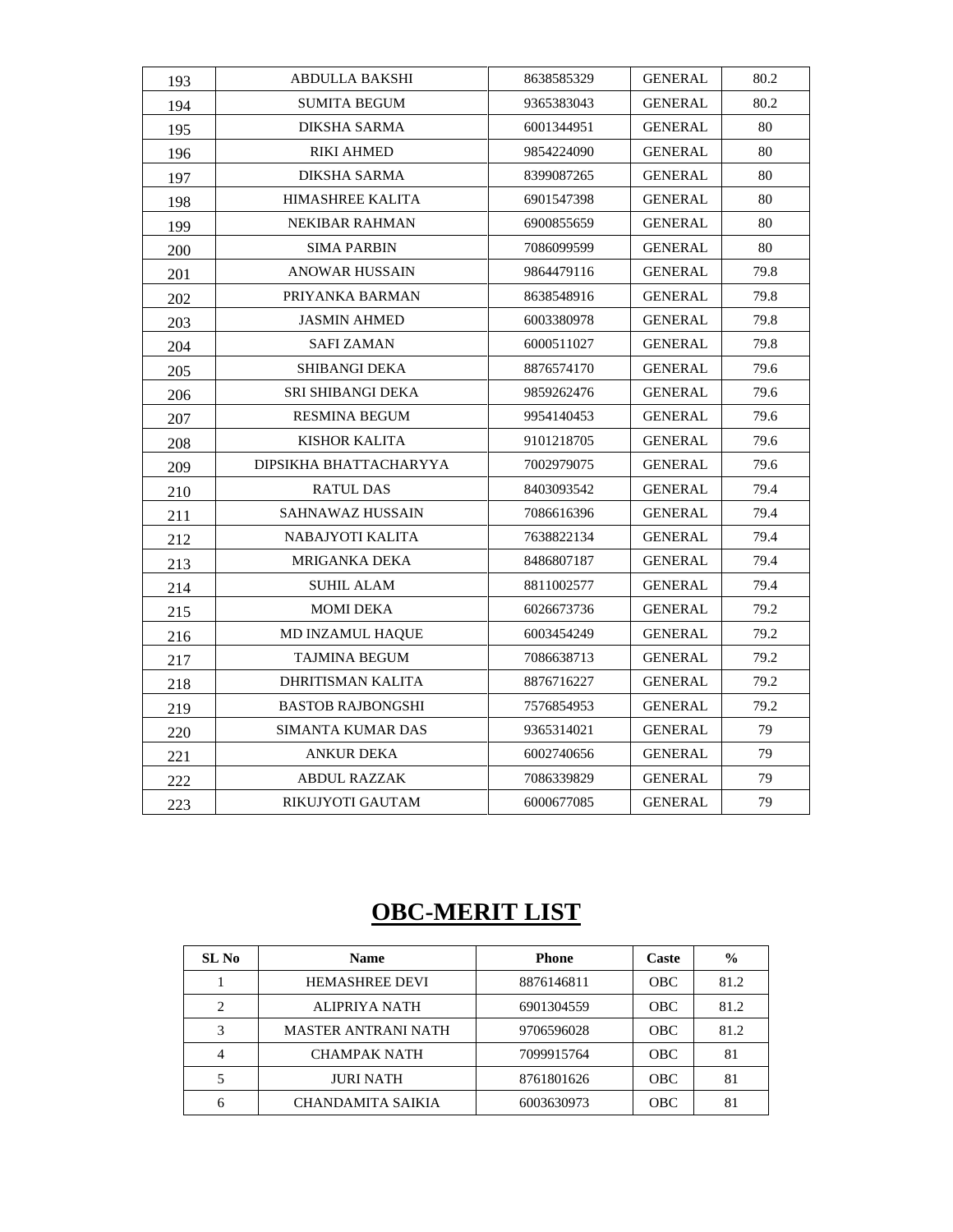| $\tau$ | DIP JYOTI RAJBONGSHI      | 7636950080 | OBC        | 81   |
|--------|---------------------------|------------|------------|------|
| 8      | <b>HIYA SAIKIA</b>        | 6900687087 | OBC        | 81   |
| 9      | KRITIRUPA KAKATI          | 9854483179 | <b>OBC</b> | 80.8 |
| 10     | DHANJIT NATH              | 6003473569 | OBC        | 80.4 |
| 11     | <b>DOLI KUMAR</b>         | 7099339063 | OBC        | 80.4 |
| 12     | <b>MANASH PRATIM NATH</b> | 7638069105 | OBC        | 80.4 |
| 13     | <b>RAJIB DAS</b>          | 7086869771 | <b>OBC</b> | 80.2 |
| 14     | <b>KUSHA MONI NATH</b>    | 9365496557 | <b>OBC</b> | 80.2 |
| 15     | <b>RAJIB DAS</b>          | 9707544432 | OBC        | 80.2 |
| 16     | ANKITA DEKA               | 9435385502 | <b>OBC</b> | 80.2 |
| 17     | <b>BHABESH HEMROM</b>     | 9365761546 | OBC        | 80.2 |
| 18     | HIRAK JYOTI NATH          | 9365841510 | <b>OBC</b> | 80   |
| 19     | <b>SANJIB KUMAR</b>       | 8811989023 | OBC        | 80   |
| 20     | <b>MANJIT NATH</b>        | 6900201421 | OBC        | 79.8 |
| 21     | SHYAMAL BHUYAN            | 9132978657 | <b>OBC</b> | 79.8 |
| 22     | PRASTUTI TALUKDAR         | 8822194354 | <b>OBC</b> | 79.8 |
| 23     | DIKSHITA KUMAR            | 6003096512 | <b>OBC</b> | 79.6 |
| 24     | <b>KISHOR DEKA</b>        | 6003006081 | OBC        | 79.4 |
| 25     | <b>RAKESH DAS</b>         | 7099192474 | OBC        | 79.4 |
| 26     | <b>DHIMAN NATH</b>        | 7086669052 | OBC        | 79   |
| 27     | JYOTIMOY DEKA             | 7099946401 | OBC        | 78.6 |
| 28     | <b>CHINMOY DEKA</b>       | 9707541645 | OBC        | 78.6 |
| 29     | <b>JYOTIMOY DEKA</b>      | 8136061034 | OBC        | 78.6 |
| 30     | GITARTHA NATH             | 8721051368 | OBC        | 78.4 |
| 31     | <b>KANGKANA DAS</b>       | 9101087779 | OBC        | 78.4 |
| 32     | <b>BIJAY DEKA</b>         | 9101900958 | OBC        | 78.2 |
| 33     | NITUL DAS                 | 8011570089 | <b>OBC</b> | 78.2 |
| 34     | PRANAMI NATH              | 7664958029 | <b>OBC</b> | 78.2 |
| 35     | <b>NABADEEP SALOI</b>     | 9678787874 | OBC        | 78   |
| 36     | <b>NIRAB DEKA</b>         | 6901824965 | <b>OBC</b> | 78   |
| 37     | <b>SURAMA DAS</b>         | 9508310155 | OBC        | 77.8 |
| 38     | <b>BHARGAB CHOUDHURY</b>  | 8811939929 | OBC        | 77.8 |
| 39     | <b>JUBIT KAKATI</b>       | 7086936354 | OBC        | 77.6 |
| 40     | <b>HANSHARAJ CHETRY</b>   | 9707545492 | OBC        | 77.2 |
| 41     | DALI MANI DEVI            | 9365139510 | OBC        | 77.2 |
| 42     | KAKALI NATH               | 6002125147 | <b>OBC</b> | 77.2 |
| 43     | YUVRAJ NATH               | 7086800850 | <b>OBC</b> | 77.2 |
| 44     | <b>BHAGYASHREE BARUAH</b> | 6901045034 | OBC        | 77.2 |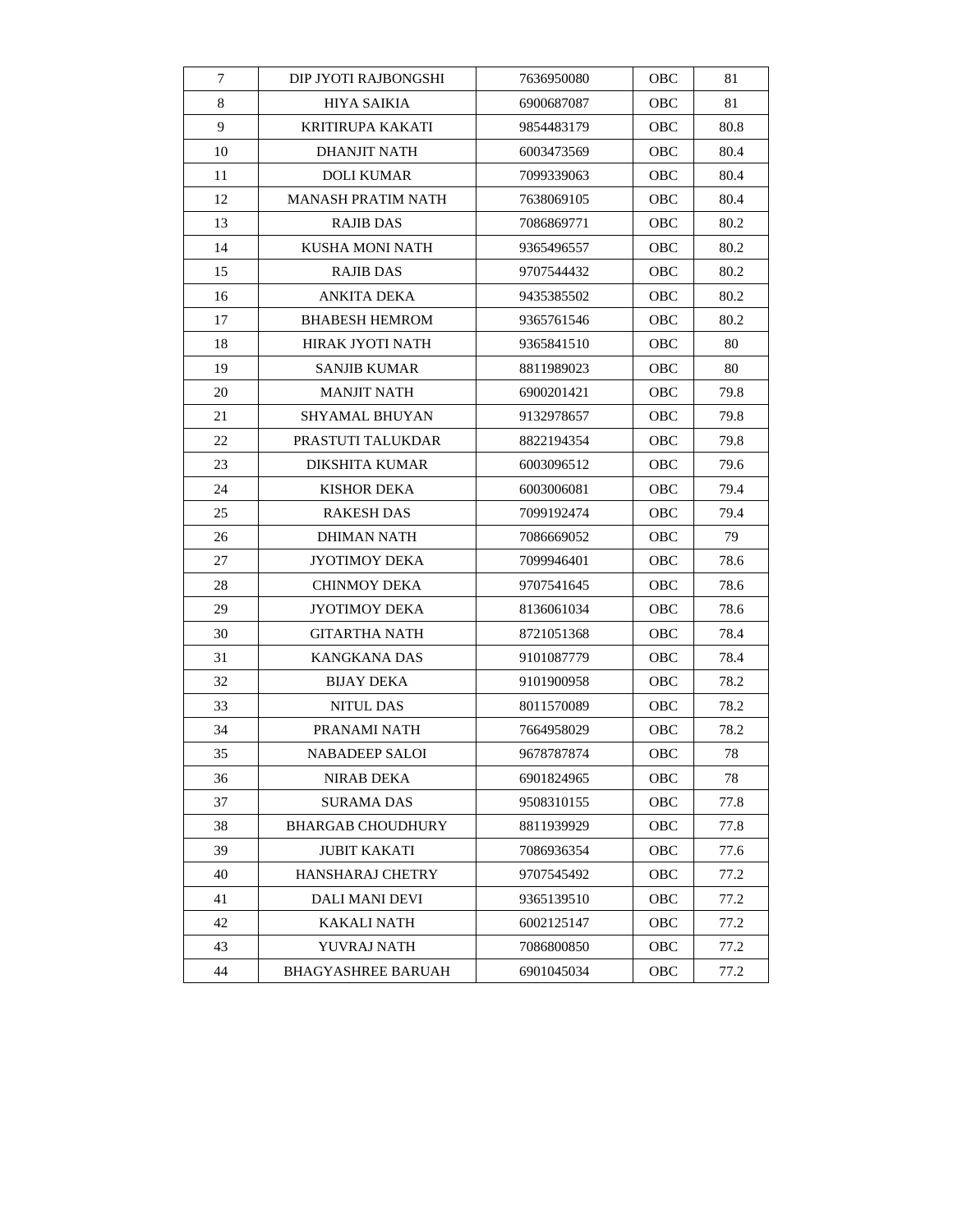## **ST (P) MERIT LIST**

| SL <sub>No</sub> | <b>Name</b>               | <b>Phone</b> | Caste | $\frac{0}{0}$ |
|------------------|---------------------------|--------------|-------|---------------|
| 1                | DIDWM NARZARY             | 9101314311   | ST(P) | 70.4          |
| 2                | MIJINGSAR BORO            | 9365263312   | ST(P) | 70.4          |
| 3                | HITESH KUMAR BASUMATARY   | 9101898299   | ST(P) | 70            |
| $\overline{4}$   | <b>MAHESWAR SWARGIARY</b> | 8134073760   | ST(P) | 69            |
| 5                | UPASANA BASUMATARY        | 6003415707   | ST(P) | 68.2          |
| 6                | DHRITIMAYEE BORO          | 6900401010   | ST(P) | 67.8          |
| 7                | <b>JARIMIN BARO</b>       | 7099391711   | ST(P) | 67            |
| 8                | RAIDAO BASUMATARY         | 8473043953   | ST(P) | 65.8          |
| 9                | SRI PARAG RABHA           | 6901752994   | ST(P) | 65.4          |
| 10               | SIDHARTHA DEKA            | 9706988176   | ST(P) | 64.2          |
| 11               | ANSUMA SWARGIARY          | 8753917919   | ST(P) | 64            |
| 12               | <b>HENASHREE DEKA</b>     | 9678392390   | ST(P) | 63.8          |
| 13               | AKSHAY KUMAR DEKA         | 6001014617   | ST(P) | 62            |
| 14               | PREETI DEKA               | 7638067730   | ST(P) | 61.8          |
| 15               | ABHINAKHI BASUMATARY      | 8822327392   | ST(P) | 60            |

## **WAITING LIST -UNRESERVED**

| SL <sub>No</sub> | <b>Name</b>               | <b>Phone</b> | Caste          | $\frac{0}{0}$ |
|------------------|---------------------------|--------------|----------------|---------------|
| 1                | <b>AMINUL HAQUE</b>       | 6000309239   | <b>GENERAL</b> | 78.8          |
| 2                | <b>SHAHINUR RAHMAN</b>    | 9854257459   | <b>GENERAL</b> | 78.8          |
| 3                | SOMYAJEET KALITA          | 9577971253   | <b>GENERAL</b> | 78.8          |
| 4                | SHIKHARANI RAHMAN         | 8011558342   | <b>GENERAL</b> | 78.8          |
| 5                | <b>JESHMIN SULTANA</b>    | 8638068713   | <b>GENERAL</b> | 78.6          |
| 6                | <b>MAHMUDUL HASAN</b>     | 9859448702   | <b>GENERAL</b> | 78.6          |
| 7                | RITUPARNA DEKA            | 9707188212   | <b>GENERAL</b> | 78.6          |
| 8                | <b>BIRAJ DEKA</b>         | 9954281066   | <b>GENERAL</b> | 78.4          |
| 9                | <b>TAZKIA SULTANA</b>     | 6000140878   | <b>GENERAL</b> | 78.4          |
| 10               | MD RIKI ALL WARISH SAIKIA | 7086754396   | <b>GENERAL</b> | 78.4          |
| 11               | <b>BIRAJ DEKA</b>         | 6900942840   | <b>GENERAL</b> | 78.4          |
| 12               | <b>RAJIB ALI</b>          | 7099192637   | <b>GENERAL</b> | 78.4          |
| 13               | <b>ABDUL MATIN</b>        | 9101504954   | <b>GENERAL</b> | 78.2          |
| 14               | <b>DHIRAJ SARMA</b>       | 9954683695   | <b>GENERAL</b> | 78.2          |
| 15               | MADHURYYA SARMAH          | 7099797837   | <b>GENERAL</b> | 78.2          |
| 16               | <b>RAKESH ALI</b>         | 6900428247   | <b>GENERAL</b> | 78.2          |
| 17               | <b>TUHIN KASHYAP</b>      | 9613560912   | <b>GENERAL</b> | 78.2          |
| 18               | <b>SAURAV KALITA</b>      | 7399431517   | <b>GENERAL</b> | 78.2          |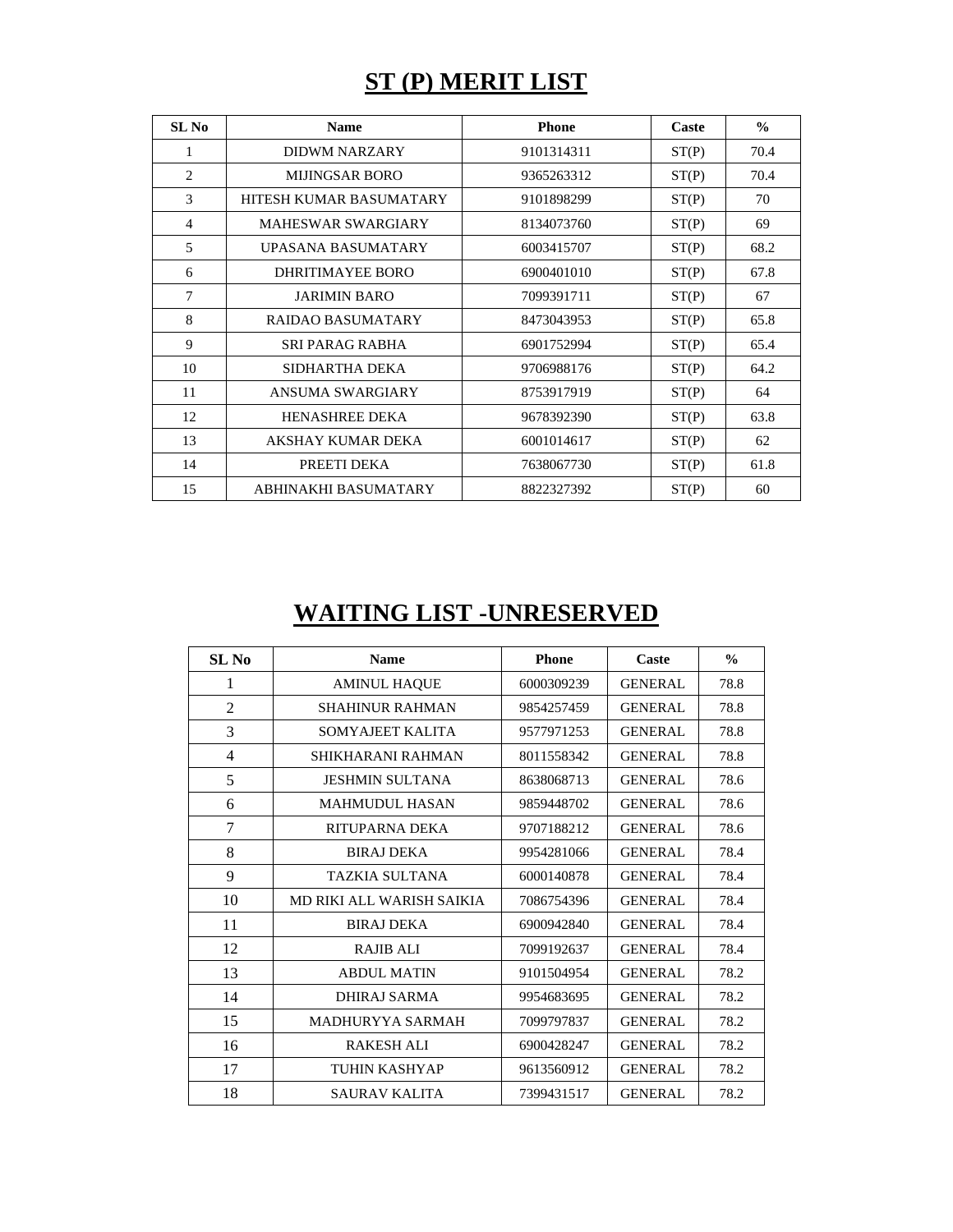| 19 | <b>RABINA KALITA</b>     | 6003533889 | <b>GENERAL</b> | 78.2 |
|----|--------------------------|------------|----------------|------|
| 20 | <b>JITU ALI</b>          | 7896401913 | <b>GENERAL</b> | 78   |
| 21 | <b>ASIF RACHID</b>       | 6001010469 | <b>GENERAL</b> | 78   |
| 22 | PIARUL HAQUE             | 7576918077 | GENERAL        | 78   |
| 23 | <b>BHARGAB BARMAN</b>    | 9707256918 | GENERAL        | 78   |
| 24 | KRISHNA MONI KASHYAP     | 9859132227 | <b>GENERAL</b> | 78   |
| 25 | <b>JENIFAR ISLAM</b>     | 9864943984 | <b>GENERAL</b> | 77.8 |
| 26 | RAKHI MANI SARMAH        | 7099596840 | <b>GENERAL</b> | 77.8 |
| 27 | <b>SANJIB DEKA</b>       | 8473013818 | <b>GENERAL</b> | 77.8 |
| 28 | PARISMITA SARMA          | 9707114654 | <b>GENERAL</b> | 77.8 |
| 29 | ARINDAM GUPTA            | 9864931789 | GENERAL        | 77.8 |
| 30 | <b>BRISTI TALUKDAR</b>   | 7099787138 | <b>GENERAL</b> | 77.8 |
| 31 | HIRAK JYOTI DEKA         | 9864409608 | <b>GENERAL</b> | 77.8 |
| 32 | <b>HARUN ALI</b>         | 9864202313 | <b>GENERAL</b> | 77.6 |
| 33 | RAJ KAMAL SARMA          | 8256041185 | <b>GENERAL</b> | 77.6 |
| 34 | PRIYANGSHU DEKA          | 6900419086 | GENERAL        | 77.6 |
| 35 | AJLINA NAFRIN            | 6901714150 | <b>GENERAL</b> | 77.6 |
| 36 | KANGKANA DEKA            | 9577284044 | GENERAL        | 77.6 |
| 37 | SAHIB AKHTAR HUSSAIN     | 7635934114 | <b>GENERAL</b> | 77.6 |
| 38 | RAJU DEKA                | 8638683330 | <b>GENERAL</b> | 77.6 |
| 39 | MRIGANKA SARMA           | 9864789382 | GENERAL        | 77.6 |
| 40 | KAKALI DEKA              | 7086634605 | <b>GENERAL</b> | 77.6 |
| 41 | <b>BIRAJ KALITA</b>      | 9127546761 | GENERAL        | 77.6 |
| 42 | CHINMOY DEKA             | 8638564611 | <b>GENERAL</b> | 77.6 |
| 43 | AJLINA NAFRIN            | 7002811083 | <b>GENERAL</b> | 77.6 |
| 44 | <b>MIJUL ALI</b>         | 7664098320 | <b>GENERAL</b> | 77.6 |
| 45 | <b>JIMANI BHUYAN</b>     | 6901453028 | <b>GENERAL</b> | 77.4 |
| 46 | <b>INJAMUL HOQUE</b>     | 9365518650 | GENERAL        | 77.4 |
| 47 | <b>BHITALI CHOUDHURY</b> | 9864126173 | <b>GENERAL</b> | 77.4 |
| 48 | <b>SUMAN DEKA</b>        | 8638129650 | <b>GENERAL</b> | 77.4 |
| 49 | KAKALI SAHARIAH          | 9707150750 | <b>GENERAL</b> | 77.2 |
| 50 | <b>MOJAMIL HAQUE</b>     | 9864704235 | GENERAL        | 77.2 |
| 51 | RAKTIM DEKA              | 8811897163 | <b>GENERAL</b> | 77.2 |
| 52 | DALI MANI DEVI           | 6002292822 | GENERAL        | 77.2 |
| 53 | NIHA BEGUM               | 9395072727 | <b>GENERAL</b> | 77.2 |
| 54 | HIMASHREE KALITA         | 9394727402 | <b>GENERAL</b> | 77.2 |
| 55 | IZAZ AHMED SAIKIA        | 9508289920 | <b>GENERAL</b> | 77   |
| 56 | <b>MIRAJ AHMED</b>       | 7637864373 | <b>GENERAL</b> | 77   |
| 57 | <b>MINAJ AHMED</b>       | 6003356715 | GENERAL        | 77   |
| 58 | <b>BIBHAB SAHA</b>       | 6002496309 | GENERAL        | 77   |
| 59 | <b>DILUWAR HUSSAIN</b>   | 9101041573 | <b>GENERAL</b> | 77   |
| 60 | IZAZ AHMED SAIKIA        | 8812041734 | GENERAL        | 77   |
| 61 | <b>SARIFUL HUSSAIN</b>   | 9108724361 | <b>GENERAL</b> | 77   |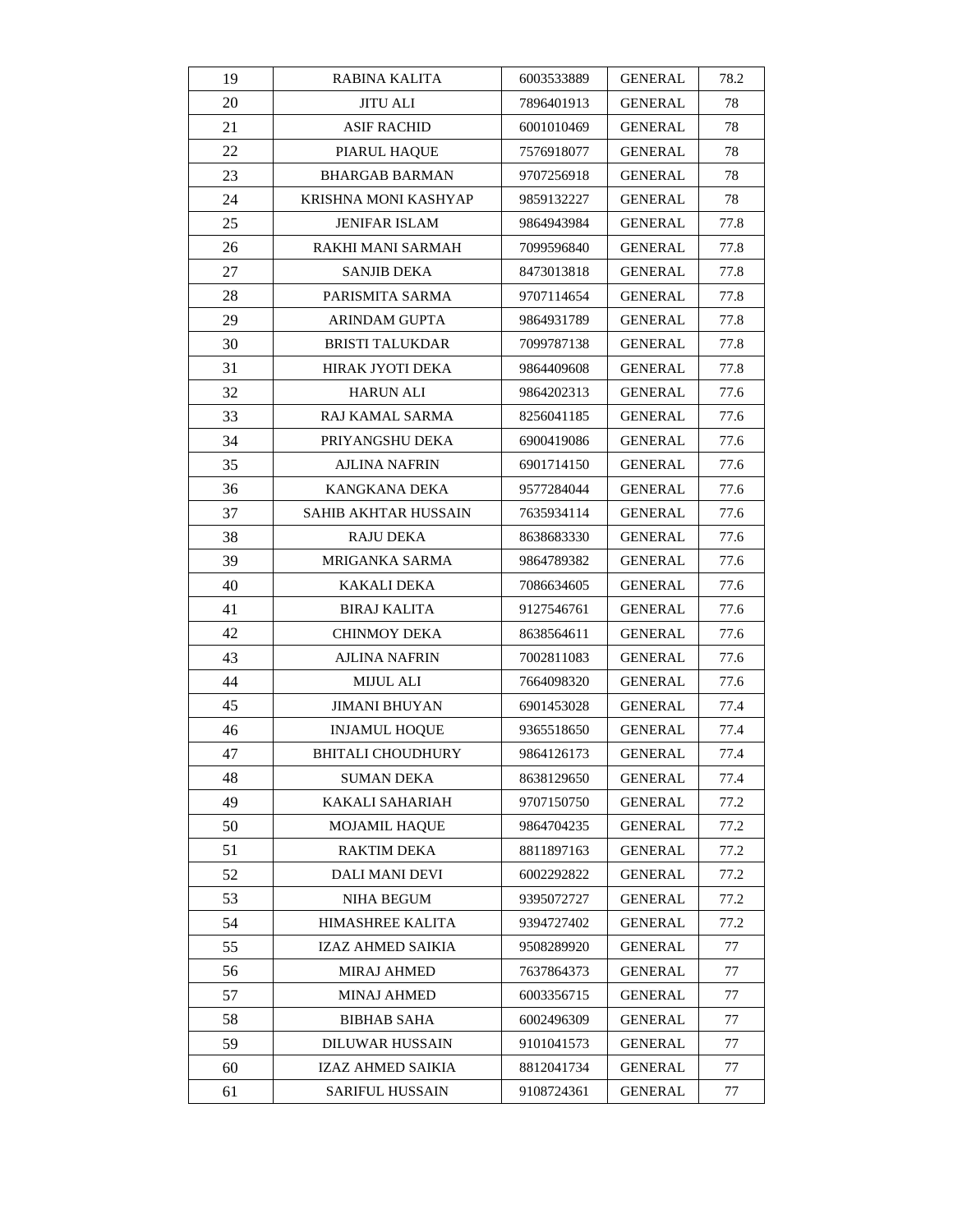| 62  | NAZMIN KHANAM             | 6002684263 | <b>GENERAL</b> | 76.8 |
|-----|---------------------------|------------|----------------|------|
| 63  | MRIGANKA SARMA            | 9954379382 | GENERAL        | 76.8 |
| 64  | KARAN DEKA                | 6901764587 | <b>GENERAL</b> | 76.8 |
| 65  | <b>IMRAN HAZARIKA</b>     | 6003443274 | GENERAL        | 76.6 |
| 66  | KANKITA MAHANTA           | 9395436165 | GENERAL        | 76.4 |
| 67  | ABINASH SARMA             | 6913817933 | <b>GENERAL</b> | 76.4 |
| 68  | DEBASISH KALITA           | 8486493960 | GENERAL        | 76.4 |
| 69  | NABANITA DEKA             | 7099577253 | <b>GENERAL</b> | 76.4 |
| 70  | KRISHNA MANI DEKA         | 8811071503 | GENERAL        | 76.4 |
| 71  | TRISHNA MONI KALITA       | 6900156145 | GENERAL        | 76.4 |
| 72  | <b>MITU AHMED</b>         | 9957907426 | GENERAL        | 76.2 |
| 73  | <b>MITU AHMED</b>         | 9854983055 | GENERAL        | 76.2 |
| 74  | RUKSINA AHMED             | 9365689524 | GENERAL        | 76   |
| 75  | JITUMONI LAHKAR           | 9132851292 | GENERAL        | 76   |
| 76  | SAGARIKA BORA             | 9957927313 | <b>GENERAL</b> | 76   |
| 77  | SHAHINA ISLAM SULTANA     | 8472092491 | GENERAL        | 76   |
| 78  | DIGOMBER DEKA             | 9954887526 | GENERAL        | 75.8 |
| 79  | <b>CHINTU DEKA</b>        | 6003080562 | <b>GENERAL</b> | 75.8 |
| 80  | <b>MIRZA HASSAN</b>       | 8822357221 | <b>GENERAL</b> | 75.8 |
| 81  | <b>RIDIP KALITA</b>       | 8720983608 | <b>GENERAL</b> | 75.8 |
| 82  | ASHIYA KHATUN             | 9864964393 | GENERAL        | 75.6 |
| 83  | ASHIYA KHATUN             | 9864964693 | GENERAL        | 75.6 |
| 84  | LINA DEKA                 | 8486610380 | GENERAL        | 75.6 |
| 85  | <b>RIYAJUL HOQUE</b>      | 6003249291 | GENERAL        | 75.6 |
| 86  | <b>MOSTAFIJUL HUSSAIN</b> | 6003801838 | <b>GENERAL</b> | 75.6 |
| 87  | HARJYOTI DEKA             | 8404036110 | <b>GENERAL</b> | 75.6 |
| 88  | <b>SABNAM SHEHNAZ</b>     | 9864731387 | <b>GENERAL</b> | 75.4 |
| 89  | <b>AMIRU HOQUE</b>        | 6002181515 | GENERAL        | 75.4 |
| 90  | <b>AJIJUL HOOUE</b>       | 8822442177 | <b>GENERAL</b> | 75.4 |
| 91  | JYOTIRMOY KALITA          | 8403914762 | <b>GENERAL</b> | 75.2 |
| 92  | <b>RESMA BEGUM</b>        | 6900203296 | <b>GENERAL</b> | 75.2 |
| 93  | <b>BIBEK DEKA</b>         | 9395420669 | <b>GENERAL</b> | 75.2 |
| 94  | HIMANGSHU DEKA            | 9707126653 | GENERAL        | 75.2 |
| 95  | MASUK MARUF AHMED         | 8638709047 | <b>GENERAL</b> | 75.2 |
| 96  | RAHUL AMIN                | 9864595248 | GENERAL        | 75.2 |
| 97  | KARISHMA KALITA           | 8099049406 | GENERAL        | 75.2 |
| 98  | PARBIN SULTANA BORAH      | 8761969655 | <b>GENERAL</b> | 75   |
| 99  | SURAJIT DAS               | 6003795428 | GENERAL        | 75   |
| 100 | UTJWAL SHARMA             | 9132748797 | <b>GENERAL</b> | 75   |
| 101 | <b>HIMASREE DEKA</b>      | 7636044084 | GENERAL        | 75   |
| 102 | TRISHIKHA MEDHI           | 9365107053 | <b>GENERAL</b> | 74.8 |
| 103 | MADHUSMITA DEKA           | 9365989046 | <b>GENERAL</b> | 74.8 |
| 104 | JYOTI PRASAD DEKA         | 6001872995 | <b>GENERAL</b> | 74.8 |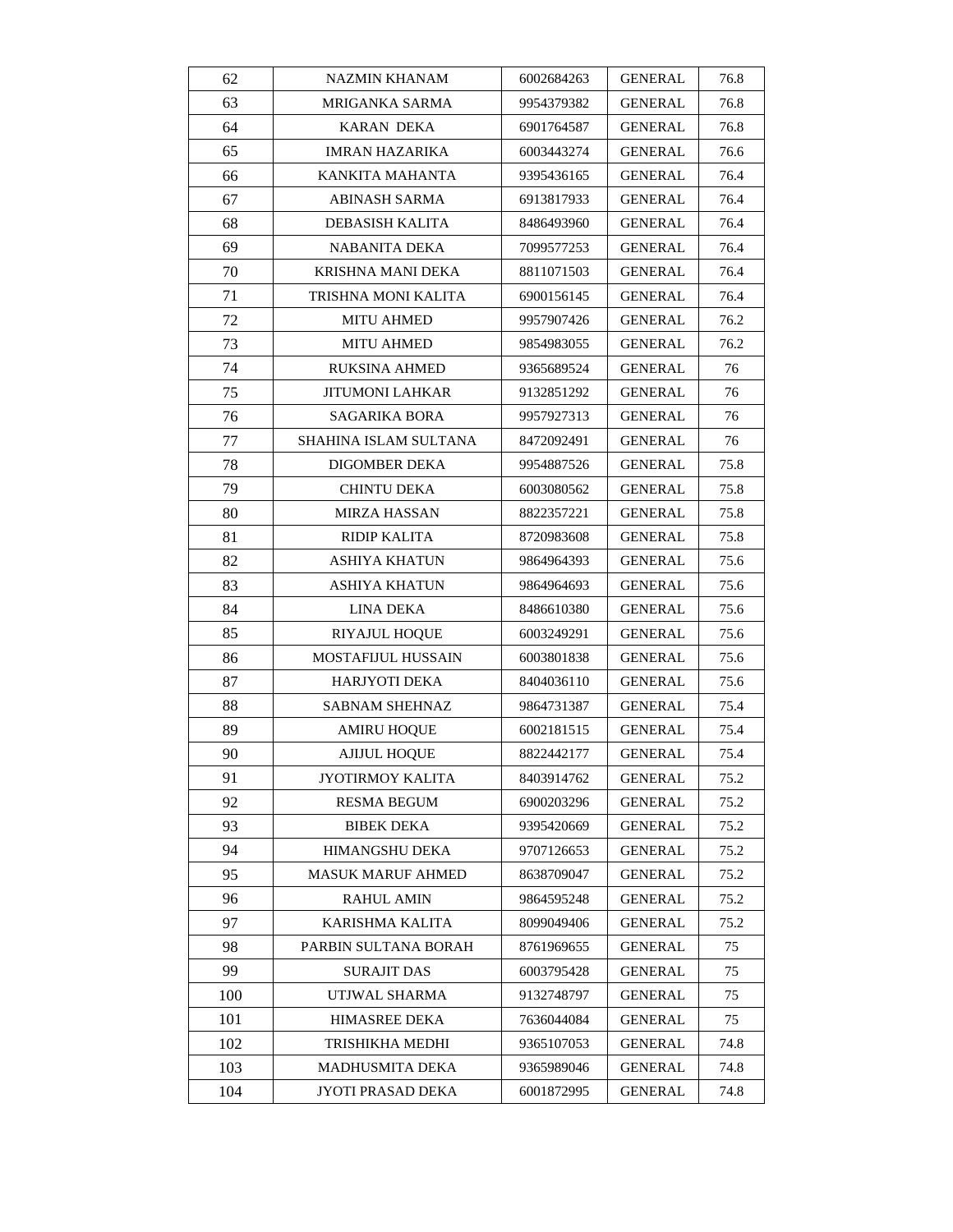| 105 | <b>RASHMI BEGUM</b>      | 9365069524 | <b>GENERAL</b> | 74.8 |
|-----|--------------------------|------------|----------------|------|
| 106 | <b>JOYDEV KALITA</b>     | 7002426577 | <b>GENERAL</b> | 74.8 |
| 107 | PARVEZ HASSAN            | 8399942793 | <b>GENERAL</b> | 74.8 |
| 108 | <b>IFTIKAR HUSSAIN</b>   | 9957333419 | GENERAL        | 74.6 |
| 109 | <b>FARJIN SULTANA</b>    | 7099339103 | <b>GENERAL</b> | 74.6 |
| 110 | <b>FARJIN SULTANA</b>    | 8876029138 | <b>GENERAL</b> | 74.6 |
| 111 | ASIF IKBAL               | 9864945863 | <b>GENERAL</b> | 74.6 |
| 112 | <b>ABINASH GOSWAMI</b>   | 8486527850 | <b>GENERAL</b> | 74.6 |
| 113 | <b>MD RAYIL HOQUE</b>    | 6002490169 | <b>GENERAL</b> | 74.6 |
| 114 | <b>INJAMUL HAQUE</b>     | 9365219358 | <b>GENERAL</b> | 74.4 |
| 115 | <b>RABIN DUTTA</b>       | 8136076136 | GENERAL        | 74.4 |
| 116 | <b>BIBARNAB TALUKDAR</b> | 7099192774 | <b>GENERAL</b> | 74.2 |
| 117 | <b>KHAIDRUL HASSAN</b>   | 6000725852 | <b>GENERAL</b> | 74.2 |
| 118 | NIBEDITA SARMA           | 7099737509 | GENERAL        | 74   |
| 119 | NIBEDITA SARMA           | 9854438121 | <b>GENERAL</b> | 74   |
| 120 | <b>JALISMITA DEKA</b>    | 9707352927 | GENERAL        | 74   |
| 121 | RAHUL ALI                | 7576961494 | GENERAL        | 74   |
| 122 | EYADUR RAHMAN            | 9859043445 | <b>GENERAL</b> | 74   |
| 123 | <b>SAHIDUL ISLAM</b>     | 8471874052 | <b>GENERAL</b> | 73.8 |
| 124 | <b>DHARITRI SARMA</b>    | 9678329056 | <b>GENERAL</b> | 73.8 |
| 125 | TITIKSHA DEKA            | 6003014616 | GENERAL        | 73.8 |
| 126 | <b>ARNISUL ISLAM</b>     | 6003319099 | <b>GENERAL</b> | 73.6 |
| 127 | HIMASRI KALITA           | 9101271928 | GENERAL        | 73.6 |
| 128 | EHSHAN MUZID HUSSAIN     | 8761962747 | <b>GENERAL</b> | 73.6 |
| 129 | <b>MALLIKA PARBIN</b>    | 9678588735 | <b>GENERAL</b> | 73.6 |
| 130 | <b>RIDIP DEKA</b>        | 7086754151 | <b>GENERAL</b> | 73.6 |
| 131 | PANKAJ LOSAN DAS         | 8638799462 | <b>GENERAL</b> | 73.4 |
| 132 | TRISTA KASHYAP           | 8822112545 | GENERAL        | 73.4 |
| 133 | <b>SUHANA AHMED</b>      | 9613387749 | <b>GENERAL</b> | 73.4 |
| 134 | SALMA EASMIN             | 8822467716 | <b>GENERAL</b> | 73   |
| 135 | TINKU MONI DEKA          | 7099951739 | <b>GENERAL</b> | 72.8 |
| 136 | <b>ROUZLIN AKHTAR</b>    | 6000686285 | <b>GENERAL</b> | 72.8 |
| 137 | JINTUMONI SOHARIA        | 7086569495 | <b>GENERAL</b> | 72.8 |
| 138 | RAKHI DEKA               | 9854424581 | <b>GENERAL</b> | 72.8 |
| 139 | <b>SAJID ALAM</b>        | 9864745951 | GENERAL        | 72.8 |
| 140 | SUFI ANNAN ZIA           | 9365575252 | GENERAL        | 72.8 |
| 141 | TINKU MONI DEKA          | 6000287541 | <b>GENERAL</b> | 72.8 |
| 142 | <b>GOURAB DAS</b>        | 7896302792 | <b>GENERAL</b> | 72.6 |
| 143 | RESHMA BEGUM             | 9395211279 | <b>GENERAL</b> | 72.6 |
| 144 | <b>SHEHNAZ PARBIN</b>    | 8822440755 | GENERAL        | 72.6 |
| 145 | JIGYAS JYOTI DEKA        | 9957966164 | <b>GENERAL</b> | 72.6 |
| 146 | <b>MUSKAN BEGUM</b>      | 9394039624 | GENERAL        | 72.6 |
| 147 | <b>SANJIB DEKA</b>       | 8099317304 | <b>GENERAL</b> | 72.4 |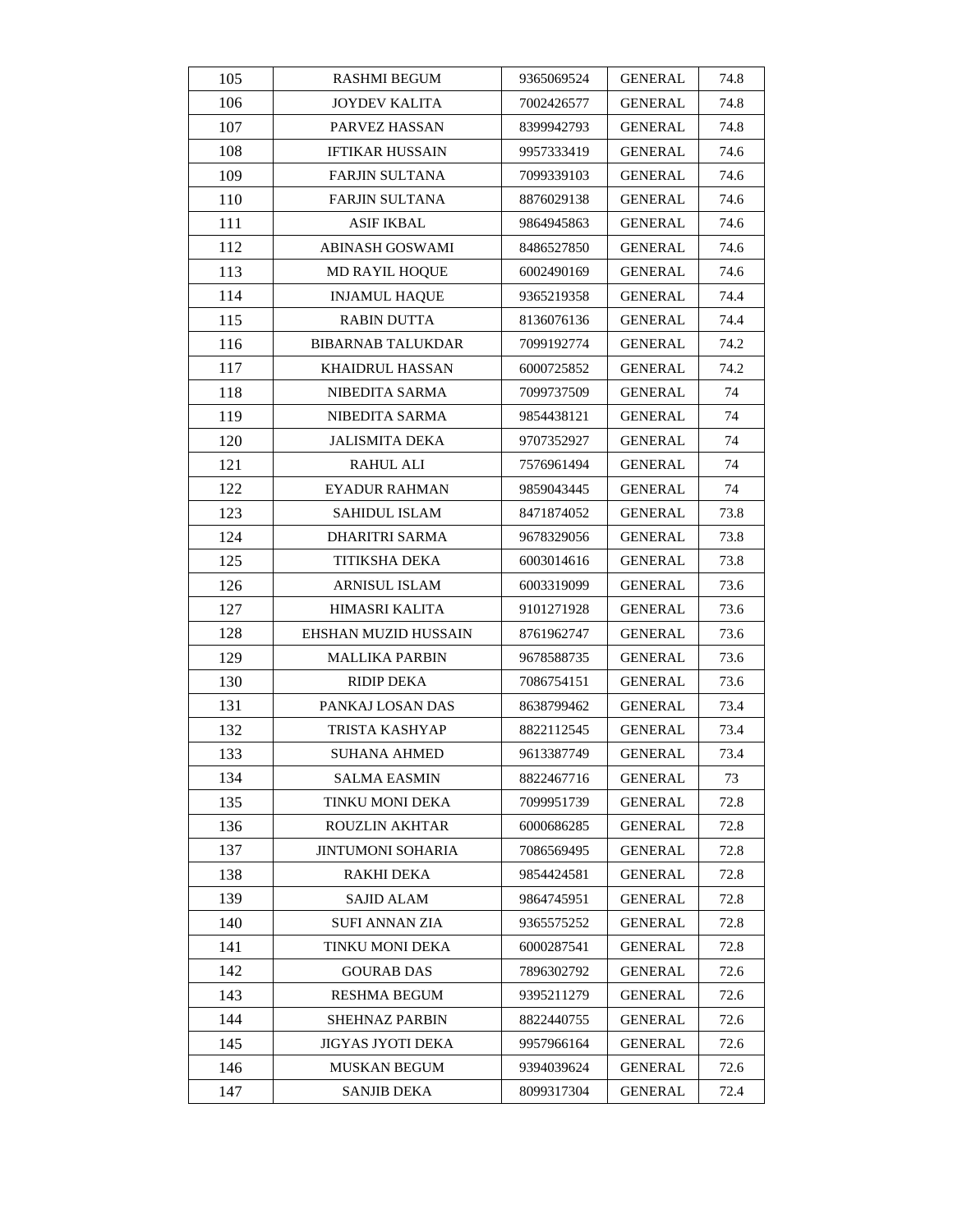| 148 | <b>SELIMA SULTANA</b>     | 8133814283 | <b>GENERAL</b> | 72.4 |
|-----|---------------------------|------------|----------------|------|
| 149 | <b>BIDISHA BUJARBARUA</b> | 8724871070 | <b>GENERAL</b> | 72.2 |
| 150 | <b>BIDISHA BUJARBARUA</b> | 9859393672 | <b>GENERAL</b> | 72.2 |
| 151 | <b>INAMUL HOOUE</b>       | 6901016228 | GENERAL        | 72.2 |
| 152 | <b>SUMI PATOWARY</b>      | 6003090437 | <b>GENERAL</b> | 72.2 |
| 153 | DIPANJALI KALITA          | 8099258316 | <b>GENERAL</b> | 72   |
| 154 | JYOTIRMOY BARUAH          | 8822505115 | GENERAL        | 71.8 |
| 155 | <b>RAJIB PATHAK</b>       | 7636078396 | <b>GENERAL</b> | 71.8 |
| 156 | <b>SAYANIKA</b>           | 7896227691 | <b>GENERAL</b> | 71.6 |
| 157 | <b>JULI BORAH</b>         | 9706470330 | GENERAL        | 71.4 |
| 158 | <b>JULI BORAH</b>         | 6002943746 | GENERAL        | 71.4 |
| 159 | PANKAJ DEVNATH            | 7896942104 | <b>GENERAL</b> | 71.4 |
| 160 | SHA NAWAZ RAHMAN          | 9859163317 | <b>GENERAL</b> | 71.2 |
| 161 | <b>JAHIDUL ISLAM</b>      | 9707550983 | <b>GENERAL</b> | 71   |
| 162 | HIRAK JYOTI SARMA         | 8811908748 | <b>GENERAL</b> | 70.8 |
| 163 | NISHA MONI SARMA          | 9365982633 | GENERAL        | 70.6 |
| 164 | <b>BIKASH DEKA</b>        | 9864749532 | GENERAL        | 70.4 |
| 165 | <b>SAINI DEVI</b>         | 6002664766 | <b>GENERAL</b> | 70.4 |
| 166 | SMITA KALITA              | 9859240632 | <b>GENERAL</b> | 70.4 |
| 167 | RIJUWANA SULTANA          | 9678432752 | <b>GENERAL</b> | 70.2 |
| 168 | <b>MRIDUL DEKA</b>        | 7099952338 | GENERAL        | 69.8 |
| 169 | RAJ BORA                  | 6901766169 | GENERAL        | 69.6 |
| 170 | <b>NEKIBOR HAQUE</b>      | 7086990812 | GENERAL        | 69.6 |
| 171 | HIMASRI KALITA            | 9365596525 | <b>GENERAL</b> | 69.6 |
| 172 | PRANJIT DEKA              | 9365696459 | <b>GENERAL</b> | 69.4 |
| 173 | <b>BAHARUL ISLAM</b>      | 9365116485 | <b>GENERAL</b> | 69.4 |
| 174 | <b>MITUL CH DAS</b>       | 6003017175 | <b>GENERAL</b> | 69.4 |
| 175 | DEEP JYOTI DEKA           | 9678847822 | GENERAL        | 69.4 |
| 176 | <b>MRIDUL AHMED</b>       | 9864180717 | <b>GENERAL</b> | 69.4 |
| 177 | <b>GAZI MAUSUMI ANAND</b> | 6000644651 | <b>GENERAL</b> | 69.4 |
| 178 | <b>SAHIL ALI</b>          | 9365658496 | <b>GENERAL</b> | 69.2 |
| 179 | <b>JINTU MANI DEKA</b>    | 9957636321 | <b>GENERAL</b> | 69.2 |
| 180 | JINTU MANI DEKA           | 9707382771 | GENERAL        | 69.2 |
| 181 | KAKALI DEKA               | 9394727424 | <b>GENERAL</b> | 69   |
| 182 | SALMAN SHAKUIB            | 7086670877 | GENERAL        | 69   |
| 183 | DIPANWITA KASHYAP         | 8474089401 | GENERAL        | 68.8 |
| 184 | <b>SABNAM BEGUM</b>       | 6003865397 | <b>GENERAL</b> | 68.8 |
| 185 | SAGARIKA BORDALAI         | 9101789197 | GENERAL        | 68.8 |
| 186 | NEKIBUDDIN AHMED          | 9706259069 | <b>GENERAL</b> | 68.8 |
| 187 | <b>BIJIT BARUAH</b>       | 9394248021 | GENERAL        | 68.2 |
| 188 | <b>AKRAM ALI</b>          | 9707372819 | <b>GENERAL</b> | 68.2 |
| 189 | PINKU KALITA              | 8471966390 | <b>GENERAL</b> | 68.2 |
| 190 | TUTUMONI BEGUM            | 9854711992 | <b>GENERAL</b> | 68.2 |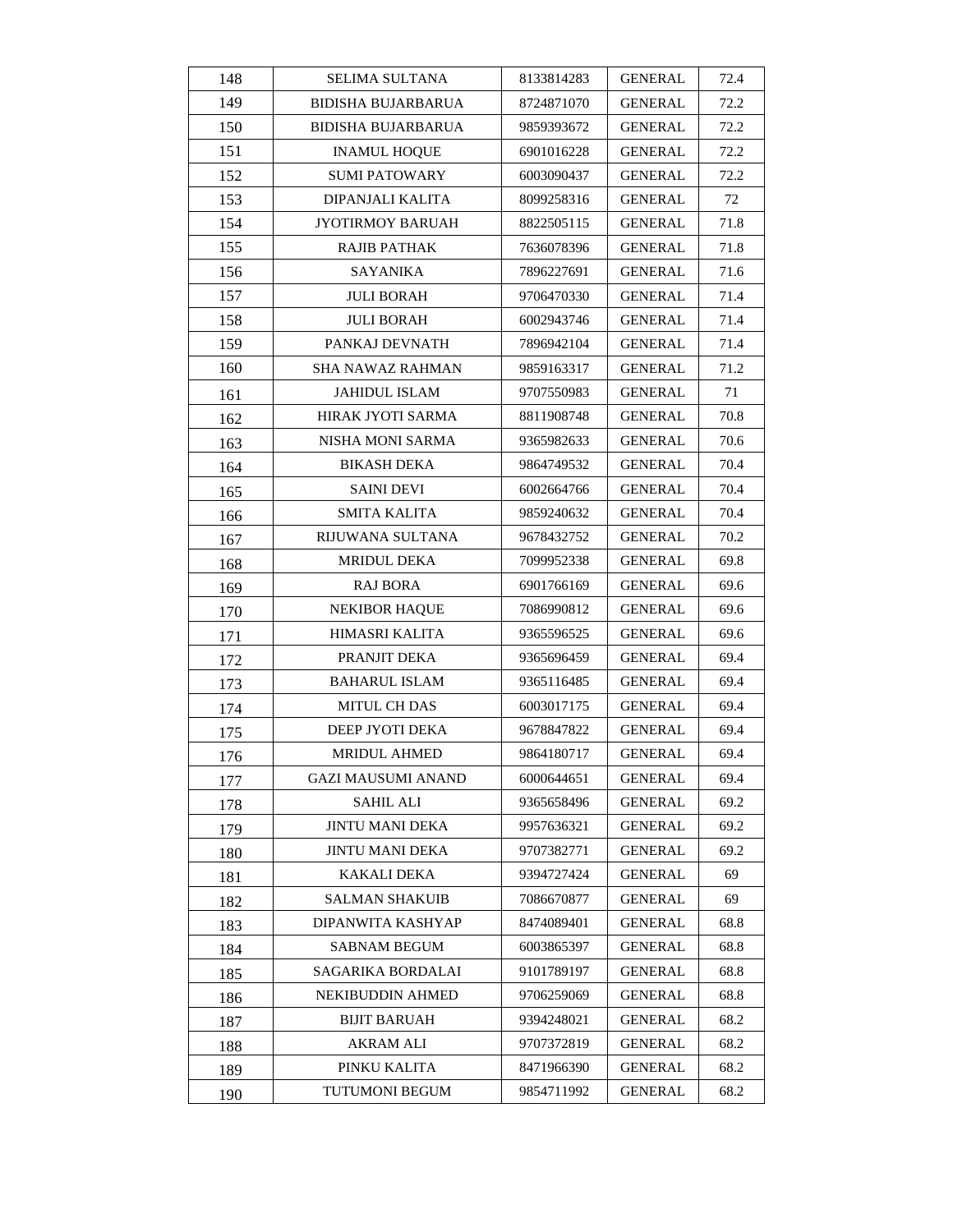| 191 | <b>BAYJANTI BISWAS</b>  | 7896131996 | <b>GENERAL</b> | 68   |
|-----|-------------------------|------------|----------------|------|
| 192 | <b>CHIMI KALITA</b>     | 6002574757 | <b>GENERAL</b> | 67.6 |
| 193 | <b>KAJOL KALITA</b>     | 9365765121 | <b>GENERAL</b> | 67.6 |
| 194 | UTPAL KALITA            | 6900853789 | <b>GENERAL</b> | 67.4 |
| 195 | <b>MUSTAK ALI</b>       | 6000373790 | GENERAL        | 67.4 |
| 196 | SYED CHAZID NAWAJ       | 8876150839 | <b>GENERAL</b> | 67.2 |
| 197 | <b>MUKULAR RAHMAN</b>   | 9957331459 | GENERAL        | 67.2 |
| 198 | <b>ROSHAN SUBEDI</b>    | 8822682285 | <b>GENERAL</b> | 67   |
| 199 | KHANJAN CHAHARIA        | 917086613  | <b>GENERAL</b> | 66.8 |
| 200 | KHANJAN CHAHARIA        | 9864719758 | GENERAL        | 66.8 |
| 201 | <b>HIMANGSHU DEKA</b>   | 6001636944 | GENERAL        | 66.6 |
| 202 | <b>GAUTAM KALITA</b>    | 7086314674 | <b>GENERAL</b> | 66.4 |
| 203 | <b>CHANDRAMA DEKA</b>   | 9707352431 | <b>GENERAL</b> | 66.4 |
| 204 | YESMIN SAHEBA           | 7099951684 | GENERAL        | 66.2 |
| 205 | MANASH KUMAR SHARMA     | 6001700593 | <b>GENERAL</b> | 65.8 |
| 206 | <b>SANJIB DEKA</b>      | 9365995644 | GENERAL        | 65.8 |
| 207 | RIJUMONI KHANDAKAR      | 8761963644 | GENERAL        | 65.4 |
| 208 | <b>JEBIN AKHTARA</b>    | 9957413985 | <b>GENERAL</b> | 65   |
| 209 | NIHAR RANJAN CHOUDHURY  | 9402616758 | <b>GENERAL</b> | 65   |
| 210 | <b>JYOTIRMOY DAS</b>    | 8486552363 | <b>GENERAL</b> | 64.2 |
| 211 | LATUMANI DEKA           | 6000574609 | GENERAL        | 64.2 |
| 212 | SRI ASHIM JYOTI DEKA    | 6001335227 | GENERAL        | 64   |
| 213 | <b>SAKLAIN MOSTAQUE</b> | 6000649675 | GENERAL        | 64   |
| 214 | ABINASH BHARALI         | 9127892148 | <b>GENERAL</b> | 64   |
| 215 | NAYAN JYOTI DEKA        | 9864527328 | <b>GENERAL</b> | 63.8 |
| 216 | MEHJEBIN MAHMUDA        | 7099915765 | <b>GENERAL</b> | 63.6 |
| 217 | <b>UJWAL DEKA</b>       | 9127808809 | <b>GENERAL</b> | 63.6 |
| 218 | KULEN SARMA             | 9394305797 | <b>GENERAL</b> | 63.4 |
| 219 | RIMA TAMULI             | 9854849326 | <b>GENERAL</b> | 63.4 |
| 220 | SHIRIN SHAWBNAM         | 9101827604 | <b>GENERAL</b> | 63.4 |
| 221 | <b>MUKESH ALI</b>       | 9707114650 | <b>GENERAL</b> | 63.2 |
| 222 | ANIMA BEGUM             | 9854209385 | <b>GENERAL</b> | 63   |
| 223 | <b>JYOTISHMITA DEVI</b> | 7099390496 | GENERAL        | 63   |
| 224 | <b>MANMAYURI BEGUM</b>  | 9101273416 | <b>GENERAL</b> | 63   |
| 225 | <b>NOMI KACHARI</b>     | 6000435294 | <b>GENERAL</b> | 62.6 |
| 226 | HABIB HASANULLAH SUFI   | 8822178743 | GENERAL        | 62.2 |
| 227 | <b>MINHAJUL AHMED</b>   | 8473848009 | GENERAL        | 62   |
| 228 | DIKSHITA DEKA           | 8761882789 | GENERAL        | 62   |
| 229 | SAMSUL ALAM             | 6002146610 | <b>GENERAL</b> | 61.8 |
| 230 | SHAHIL SHAH             | 8011569029 | GENERAL        | 61.2 |
| 231 | <b>FARUK ALI</b>        | 8822697051 | <b>GENERAL</b> | 61   |
| 232 | NITUL HAZARIKA          | 9954229210 | <b>GENERAL</b> | 61   |
| 233 | <b>MANOJ KALITA</b>     | 7099817840 | <b>GENERAL</b> | 61   |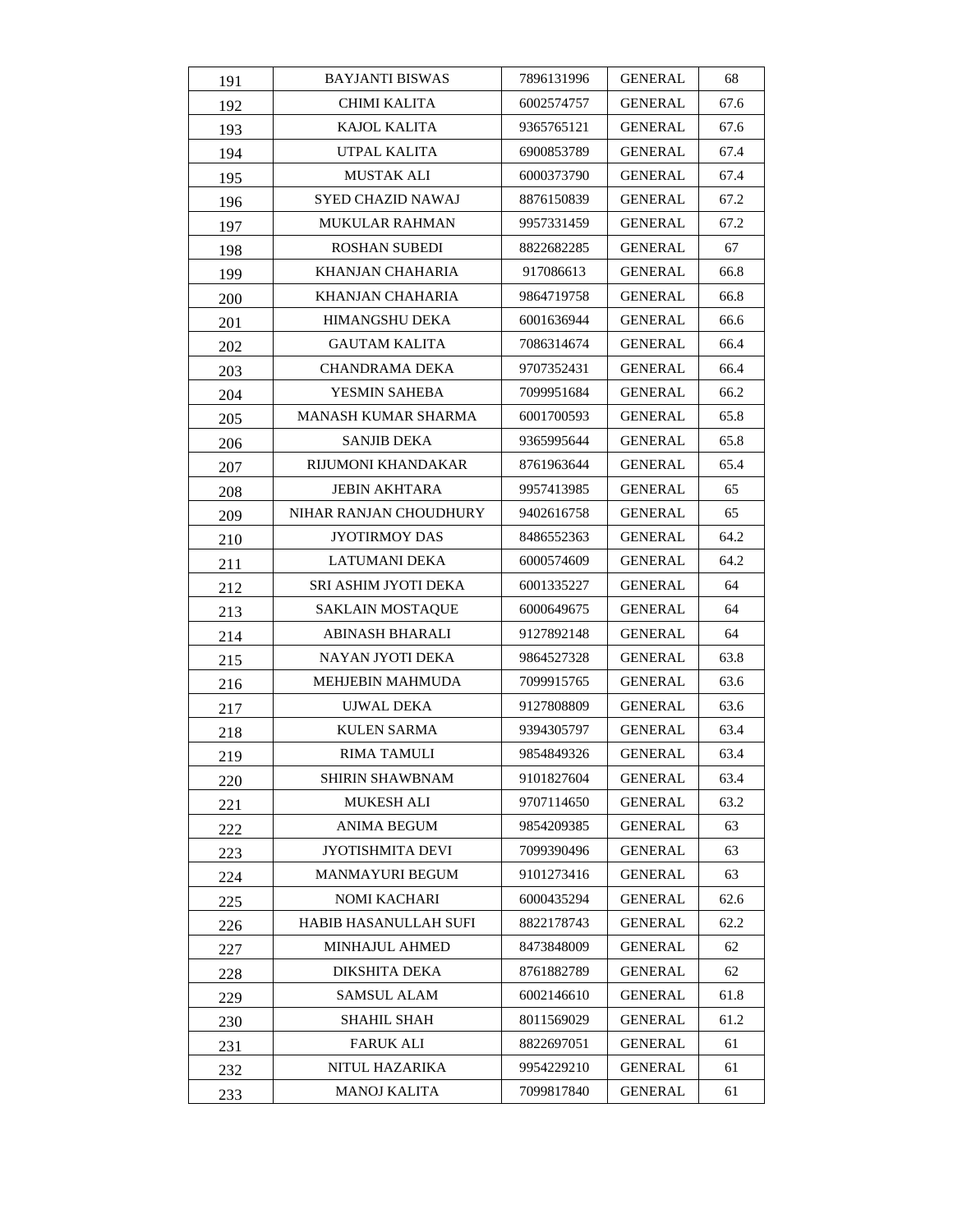| 234 | FIRUJ ALI                   | 9365577016 | <b>GENERAL</b> | 61   |
|-----|-----------------------------|------------|----------------|------|
| 235 | <b>SAMINUL ISLAM</b>        | 6900620722 | <b>GENERAL</b> | 60.6 |
| 236 | PARAG JYOTI PATOWARY        | 7576082902 | <b>GENERAL</b> | 60.4 |
| 237 | TAHKIK AHMED                | 6002478373 | GENERAL        | 60.4 |
| 238 | <b>PRANAB CHOUDHURY</b>     | 7002604491 | <b>GENERAL</b> | 60.4 |
| 239 | <b>SAINA BEGUM</b>          | 7099133173 | GENERAL        | 60.2 |
| 240 | NIKHIL BUJARBARUAH          | 8638185331 | <b>GENERAL</b> | 60   |
| 241 | <b>JINTU MONI DEKA</b>      | 9365937750 | <b>GENERAL</b> | 60   |
| 242 | <b>ARIFUL ISLAM</b>         | 9395126487 | <b>GENERAL</b> | 60   |
| 243 | <b>IZAJUL HUSSAIN</b>       | 6001570544 | <b>GENERAL</b> | 59.8 |
| 244 | ASIF ALI                    | 8011265415 | GENERAL        | 59.2 |
| 245 | <b>ALAKESH DEKA</b>         | 9127168683 | GENERAL        | 59   |
| 246 | <b>JINTU DEKA</b>           | 6002262615 | <b>GENERAL</b> | 58.8 |
| 247 | UZMAD ALAM                  | 6002770220 | GENERAL        | 58.8 |
| 248 | <b>BADAL CH DEKA</b>        | 7637863368 | <b>GENERAL</b> | 58.6 |
| 249 | NAYAN JYOTI KALITA          | 8486773342 | GENERAL        | 58.4 |
| 250 | ARJINA BEGUM                | 6002291595 | GENERAL        | 58.4 |
| 251 | <b>JAHIR AKHTAR AHMED</b>   | 6001021983 | GENERAL        | 58   |
| 252 | <b>JYOTISHMITA TALUKDAR</b> | 8822081076 | <b>GENERAL</b> | 57.8 |
| 253 | RITU AHMED                  | 8876523448 | <b>GENERAL</b> | 57.8 |
| 254 | KRISHNA MONI DEKA           | 6000875004 | GENERAL        | 57.6 |
| 255 | KHARINJIMA NATH             | 6003540206 | <b>GENERAL</b> | 57.6 |
| 256 | SASANKA SARMA               | 6000240419 | GENERAL        | 57.4 |
| 257 | <b>MRINAL KUDDUS</b>        | 7002083721 | GENERAL        | 57.2 |
| 258 | <b>RUPAM PATOWARY</b>       | 8011821648 | <b>GENERAL</b> | 56.8 |
| 259 | <b>JIMONI DEKA</b>          | 9394881902 | <b>GENERAL</b> | 56.4 |
| 260 | <b>SYED SAHIL HUSSAIN</b>   | 8486896370 | <b>GENERAL</b> | 56.4 |
| 261 | PRASTUTI KALITA             | 9859290683 | GENERAL        | 56.4 |
| 262 | <b>SAMIM AKHTAR HOQUE</b>   | 6001156957 | GENERAL        | 56.2 |
| 263 | <b>ASHIFUL HAOUE</b>        | 7099573894 | <b>GENERAL</b> | 56.2 |
| 264 | <b>JUBARAJ DEKA</b>         | 7099638960 | <b>GENERAL</b> | 56   |
| 265 | RIMA KALITA                 | 6900078291 | GENERAL        | 55.6 |
| 266 | <b>MUNNA AHMED</b>          | 9127170332 | <b>GENERAL</b> | 55.4 |
| 267 | <b>DHIRAJ DEKA</b>          | 6001672220 | <b>GENERAL</b> | 55.4 |
| 268 | NAYANJYOTI DEKA             | 9101270621 | <b>GENERAL</b> | 55.4 |
| 269 | <b>HIRAK JYOTI SARMA</b>    | 6003178015 | <b>GENERAL</b> | 55   |
| 270 | SAHINA HASAN                | 6002294324 | <b>GENERAL</b> | 54.8 |
| 271 | RAKESH KASHYAP              | 8099694438 | <b>GENERAL</b> | 54.8 |
| 272 | <b>RISHA DAUKA</b>          | 6001029730 | GENERAL        | 54.6 |
| 273 | JYOTISHMAN SAIKIA           | 8723924970 | GENERAL        | 54.4 |
| 274 | DIPAMA KALITA               | 9864326144 | <b>GENERAL</b> | 54.4 |
| 275 | ANUP KUMAR DEKA             | 9954232052 | GENERAL        | 54   |
| 276 | RIZABUL ISLAM               | 8486368959 | <b>GENERAL</b> | 54   |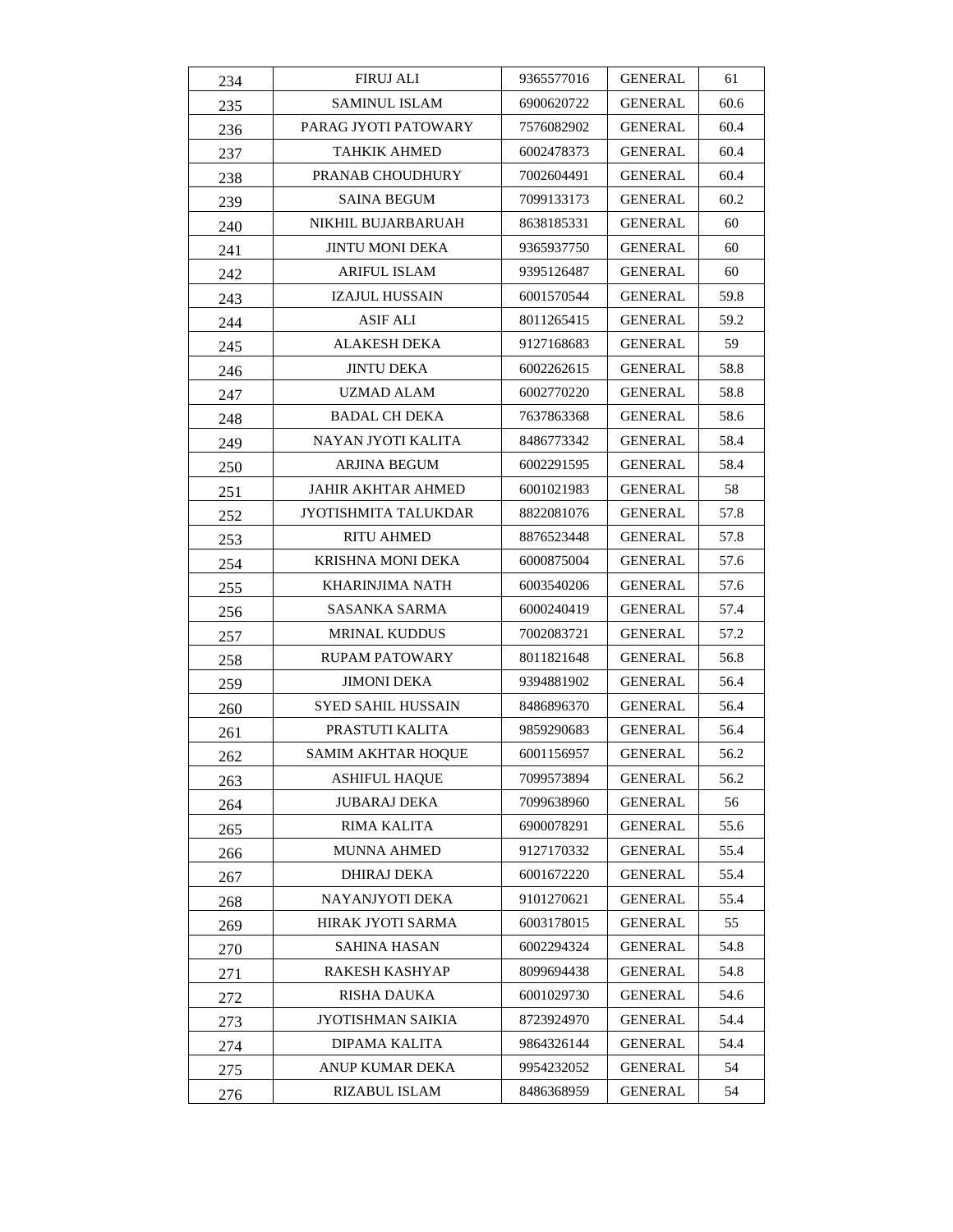| 277 | <b>SIBANI KAKATI</b>    | 9678296142 | <b>GENERAL</b> | 53.8  |
|-----|-------------------------|------------|----------------|-------|
| 278 | <b>MRINMOY SAIKIA</b>   | 8822606772 | <b>GENERAL</b> | 53.8  |
| 279 | <b>TRIDIP DEKA</b>      | 9864265623 | <b>GENERAL</b> | 53.6  |
| 280 | SANTANU RAJ PATOWARY    | 8761816843 | <b>GENERAL</b> | 53.2  |
| 281 | <b>JYOTIKA DEKA</b>     | 7086650689 | <b>GENERAL</b> | 53    |
| 282 | <b>RUPAM DEKA</b>       | 9394243629 | <b>GENERAL</b> | 52.6  |
| 283 | <b>AJIJUL AHMED</b>     | 9957331813 | <b>GENERAL</b> | 52.6  |
| 284 | <b>SEMIMA BEGUM</b>     | 9394315118 | <b>GENERAL</b> | 51.8  |
| 285 | <b>KAUSHIK DEKA</b>     | 8822022560 | <b>GENERAL</b> | 51.6  |
| 286 | <b>RASHMINA BEGUM</b>   | 6001136160 | <b>GENERAL</b> | 51.2  |
| 287 | <b>BIKASH DEKA</b>      | 9954681749 | <b>GENERAL</b> | 50.6  |
| 288 | <b>SAKALIN MOSTAK</b>   | 9127063437 | <b>GENERAL</b> | 50.4  |
| 289 | <b>MD MIKUL ALI</b>     | 9101529102 | <b>GENERAL</b> | 50.4  |
| 290 | <b>BISHAL DAS</b>       | 9678787071 | <b>GENERAL</b> | 49.6  |
| 291 | RITUMONI BEGUM          | 7896856464 | <b>GENERAL</b> | 49.2  |
| 292 | DIBYA JYOTI SARMA       | 9394414010 | <b>GENERAL</b> | 49.2  |
| 293 | <b>IDDMEHAR ALAM</b>    | 9707374300 | <b>GENERAL</b> | 49    |
| 294 | <b>MRINAL AHMED</b>     | 9707040845 | <b>GENERAL</b> | 48.2  |
| 295 | <b>MRINMOY DEKA</b>     | 8753904552 | <b>GENERAL</b> | 48.2  |
| 296 | <b>RUNA ALL SABRIY</b>  | 8486886647 | <b>GENERAL</b> | 46    |
| 297 | <b>HIMANGSHU KARJEE</b> | 8471901154 | <b>GENERAL</b> | 45.2  |
| 298 | <b>ABDUR RAJJAK</b>     | 8761838340 | <b>GENERAL</b> | 45    |
| 299 | <b>JYOTISH KALITA</b>   | 6901075759 | <b>GENERAL</b> | 44.6  |
| 300 | <b>RUPAM BASISTHA</b>   | 8811922987 | <b>GENERAL</b> | 44.4  |
| 301 | DIKSHITA DEKA           | 9707151372 | <b>GENERAL</b> | 41.4  |
| 302 | <b>RAFIKUL ALI</b>      | 8822025017 | <b>GENERAL</b> | 37.33 |

## **OBC-WAITING LIST**

| SL <sub>No</sub>            | <b>Name</b>              | <b>Phone</b> | Caste      | $\%$ |
|-----------------------------|--------------------------|--------------|------------|------|
| 1                           | <b>MAYURI PRIOM NATH</b> | 6002647972   | OBC        | 77   |
| $\mathcal{D}_{\mathcal{L}}$ | BANDITA RAJBONGSHI       | 9394881631   | OBC        | 77   |
| 3                           | KAUSHIK KAKATI           | 6002883875   | OBC        | 76.8 |
| $\overline{4}$              | MANASH DEKA              | 8822955900   | OBC        | 76.6 |
| 5                           | JYOTI SHANKAR RAJBANSHI  | 6000933191   | OBC        | 76.6 |
| 6                           | <b>BIKASH NATH</b>       | 6000284994   | <b>OBC</b> | 76.6 |
| $\overline{7}$              | PRAKASH CH DAS           | 8011086540   | <b>OBC</b> | 76.6 |
| 8                           | RUPJYOTI NATH            | 9954601995   | OBC        | 76.4 |
| 9                           | <b>JAYANTA KUMAR DAS</b> | 9366255195   | <b>OBC</b> | 76.2 |
| 10                          | NISITA NATH              | 6901158169   | <b>OBC</b> | 76.2 |
| 11                          | <b>RATUL DAS</b>         | 9127893736   | OBC        | 76.2 |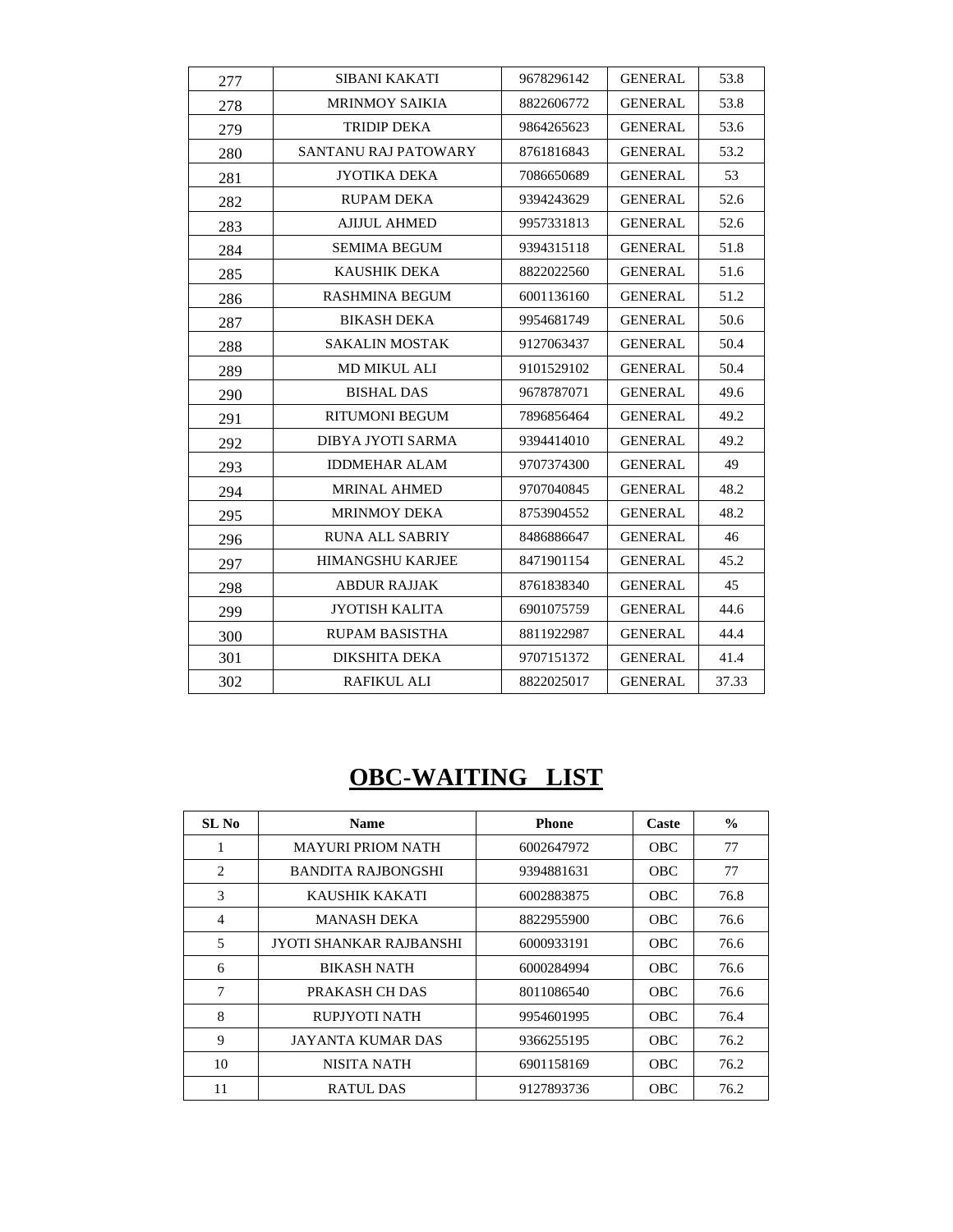| 12 | PAREN RAJBONGSHI             | 9707544005 | <b>OBC</b> | 76   |
|----|------------------------------|------------|------------|------|
| 13 | <b>BARASHA RANI KUMAR</b>    | 6003480646 | OBC        | 76   |
| 14 | <b>NIPU DEKA</b>             | 9365673799 | OBC        | 76   |
| 15 | NISHANTA NATH                | 8761934088 | OBC        | 75.8 |
| 16 | <b>BISHAL KASHYAP BARUAH</b> | 9854064647 | OBC        | 75.8 |
| 17 | JONMANI NATH                 | 8404027251 | OBC        | 75.8 |
| 18 | NIBARAN KAKATI               | 9613871686 | OBC        | 75.6 |
| 19 | JIGYAS BHARATI               | 9365906847 | <b>OBC</b> | 75.6 |
| 20 | DHIRAJ NATH                  | 7638889570 | OBC        | 75.6 |
| 21 | SRI HRISHIKESH DAS           | 9365163901 | OBC        | 75.6 |
| 22 | PARTHA PRATIM DAS            | 9394304320 | OBC        | 75.6 |
| 23 | SUDARSHAN KAKATI             | 6901748205 | OBC        | 75.4 |
| 24 | DHANJIT DAS                  | 6003351795 | OBC        | 75.2 |
| 25 | <b>BANDITA DAS</b>           | 7637886520 | OBC        | 75.2 |
| 26 | BIKI                         | 7896124934 | OBC        | 75   |
| 27 | PARISHMITA DEKA              | 6900470501 | OBC        | 74.8 |
| 28 | KANGKAN JYOTI DAS            | 9395382172 | OBC        | 74.8 |
| 29 | <b>SAGAR KODEL</b>           | 6000203288 | OBC        | 74.6 |
| 30 | <b>TASIN ALI</b>             | 9394038877 | MOBC       | 74.6 |
| 31 | TARANGA DEKA                 | 6901158208 | OBC        | 74.4 |
| 32 | <b>JUPITARA BARMAN</b>       | 6000472828 | OBC        | 74.4 |
| 33 | SANGITA RAJBONGSHI           | 7099381450 | OBC        | 74.4 |
| 34 | SAMARENDRA KOCH              | 9954587289 | OBC        | 74.4 |
| 35 | ASWINI KUMAR DEKA            | 6003494042 | OBC        | 74.2 |
| 36 | SAMIRAN KAKATI               | 9859017471 | OBC        | 74.2 |
| 37 | HIMANGSHU BEZBARUAH          | 8811000669 | <b>OBC</b> | 74.2 |
| 38 | <b>CHANDAN DEKA</b>          | 9954269947 | OBC        | 73.8 |
| 39 | <b>JISHNU NATH</b>           | 6003018179 | OBC        | 73.6 |
| 40 | ANUPAM SAIKIA                | 6003617045 | OBC        | 73.6 |
| 41 | <b>SIMI DAS</b>              | 9678838505 | OBC        | 73.6 |
| 42 | <b>BIPUL BARMAN</b>          | 8471832186 | OBC        | 73   |
| 43 | LOBITA BARUAH                | 8638049321 | OBC        | 73   |
| 44 | <b>BIJIT LASKAR</b>          | 8822603186 | <b>OBC</b> | 72.8 |
| 45 | DEEP JYOTI DEKA              | 8638241851 | OBC        | 72.6 |
| 46 | NABAJIT DAS                  | 9365854393 | OBC        | 72.4 |
| 47 | HIRAKJYOTI MEDHI             | 6000695286 | <b>OBC</b> | 72.4 |
| 48 | RAKHI NATH                   | 6003992957 | OBC        | 72   |
| 49 | <b>BHARGAB DAS</b>           | 7636044509 | OBC        | 72   |
| 50 | <b>BARASHA RANI DEVI</b>     | 6002132309 | OBC        | 71.8 |
| 51 | UDESHNA NATH                 | 9707643019 | OBC        | 71.6 |
| 52 | <b>RASHMITA DAS</b>          | 7099432492 | OBC        | 71.4 |
| 53 | RUPJYOTI NATH                | 9954904716 | OBC        | 71.4 |
| 54 | PRIYA DEBNATH                | 6003033623 | OBC        | 71   |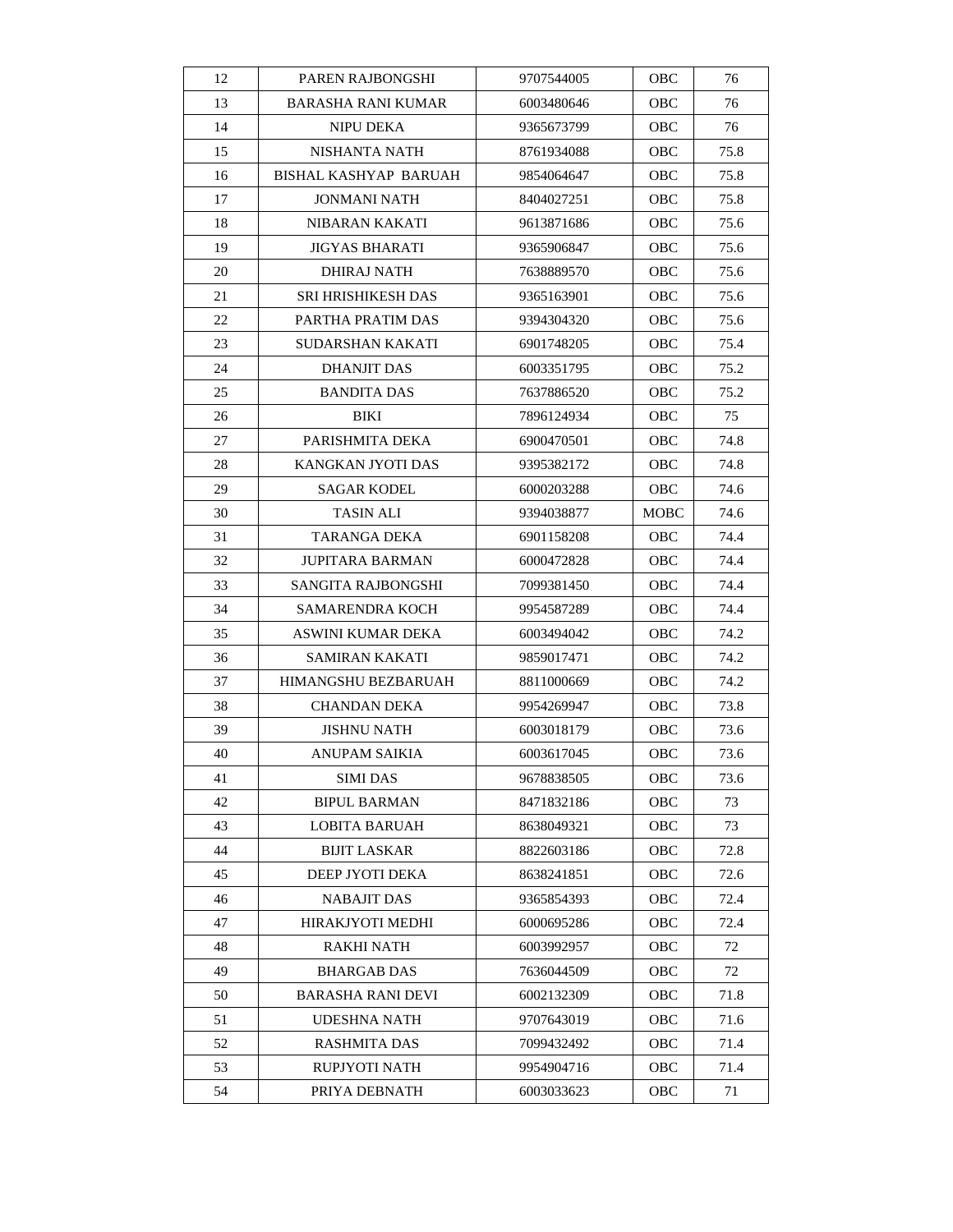| 55 | <b>JITUL KUMAR</b>         | 7637849234 | OBC         | 70.2 |
|----|----------------------------|------------|-------------|------|
| 56 | NIHAR RANJAN SAIKIA        | 8638789187 | OBC         | 70.2 |
| 57 | PRADYUMNA KUMAR NATH       | 6001575630 | OBC         | 70   |
| 58 | PULAK SAHARIA              | 7086628386 | OBC         | 69.6 |
| 59 | <b>JINTU DAS</b>           | 6000567805 | OBC         | 69.2 |
| 60 | <b>NABAJIT DAS</b>         | 8099700796 | OBC         | 69.2 |
| 61 | AKHIM KUMAR NATH           | 8011693684 | OBC         | 69   |
| 62 | AKHIM KUMAR NATH           | 6901102198 | <b>OBC</b>  | 68.6 |
| 63 | <b>AKHIM KUMAR NATH</b>    | 7896614474 | OBC         | 68.6 |
| 64 | ABINASH DAS                | 7896206909 | OBC         | 68.2 |
| 65 | <b>BHAGYASHREE DEKA</b>    | 7002711898 | OBC         | 68   |
| 66 | <b>BIRAJ KUMAR NATH</b>    | 6003941019 | OBC         | 67.2 |
| 67 | <b>BHARGAB DAS</b>         | 6901765427 | OBC         | 67   |
| 68 | PALASH JYOTI DAS           | 9127281903 | OBC         | 65.2 |
| 69 | <b>NILUTPAL DAS</b>        | 8011128627 | <b>OBC</b>  | 64.8 |
| 70 | PARISHMITA BORA            | 6000394348 | OBC         | 64.4 |
| 71 | RUCKMARAJ BHANDARI         | 7638821109 | OBC         | 64.4 |
| 72 | <b>BEDAPRAKASH SIVAM</b>   | 8761835134 | OBC         | 63.8 |
| 73 | TRISARANI RAJBONGSHI       | 9101578881 | OBC         | 63.8 |
| 74 | DHIRAJ KUMAR NATH          | 9132768450 | OBC         | 63.6 |
| 75 | DHRITISMA SALOI            | 6001226615 | OBC         | 63.4 |
| 76 | SAGAR NATH                 | 6000843747 | OBC         | 63.2 |
| 77 | RUPJYOTI DEKA              | 8753056762 | OBC         | 62.8 |
| 78 | <b>MANASH PRATIM SALOI</b> | 7636890961 | OBC         | 62.8 |
| 79 | PALLAB JYOTI DEKA          | 8822034871 | OBC         | 62.6 |
| 80 | MADHURJYA SHIVAM           | 9365698159 | OBC         | 62.4 |
| 81 | <b>SANIDAS</b>             | 8638752099 | OBC         | 62.4 |
| 82 | PRATIM DAS                 | 8822388058 | OBC         | 62.4 |
| 83 | <b>ANAMIKA DAS</b>         | 6900329100 | OBC         | 62   |
| 84 | <b>ANAMIKA DAS</b>         | 7099762513 | OBC         | 62   |
| 85 | <b>DRON THAPA</b>          | 8812083126 | OBC         | 61.4 |
| 86 | <b>TRISANGEE KAKATI</b>    | 6003799116 | OBC         | 61   |
| 87 | MISS MUSKAN BEGUM          | 7896877584 | MOBC        | 61   |
| 88 | <b>MUSKAN BEGUM</b>        | 8822368890 | MOBC        | 61   |
| 89 | IYASMIN SULTANA            | 7086639085 | <b>MOBC</b> | 60.2 |
| 90 | MISS IYASMIN SULTANA       | 7099787119 | MOBC        | 60.2 |
| 91 | MANISHA RAJBONGSHI         | 9365182679 | <b>OBC</b>  | 60   |
| 92 | <b>SAMIR DEBNATH</b>       | 8721854813 | OBC         | 59.6 |
| 93 | <b>SUNITA CHETRY</b>       | 6901823691 | OBC         | 58.6 |
| 94 | <b>SUNITA CHETRY</b>       | 9101386534 | OBC         | 58.6 |
| 95 | <b>BINOD LAKRA</b>         | 8822704379 | OBC         | 58.4 |
| 96 | <b>ANTARIP CHOUDHURY</b>   | 9707103986 | OBC         | 57.4 |
| 97 | RUPAM KUMAR                | 9613320461 | <b>OBC</b>  | 57.2 |